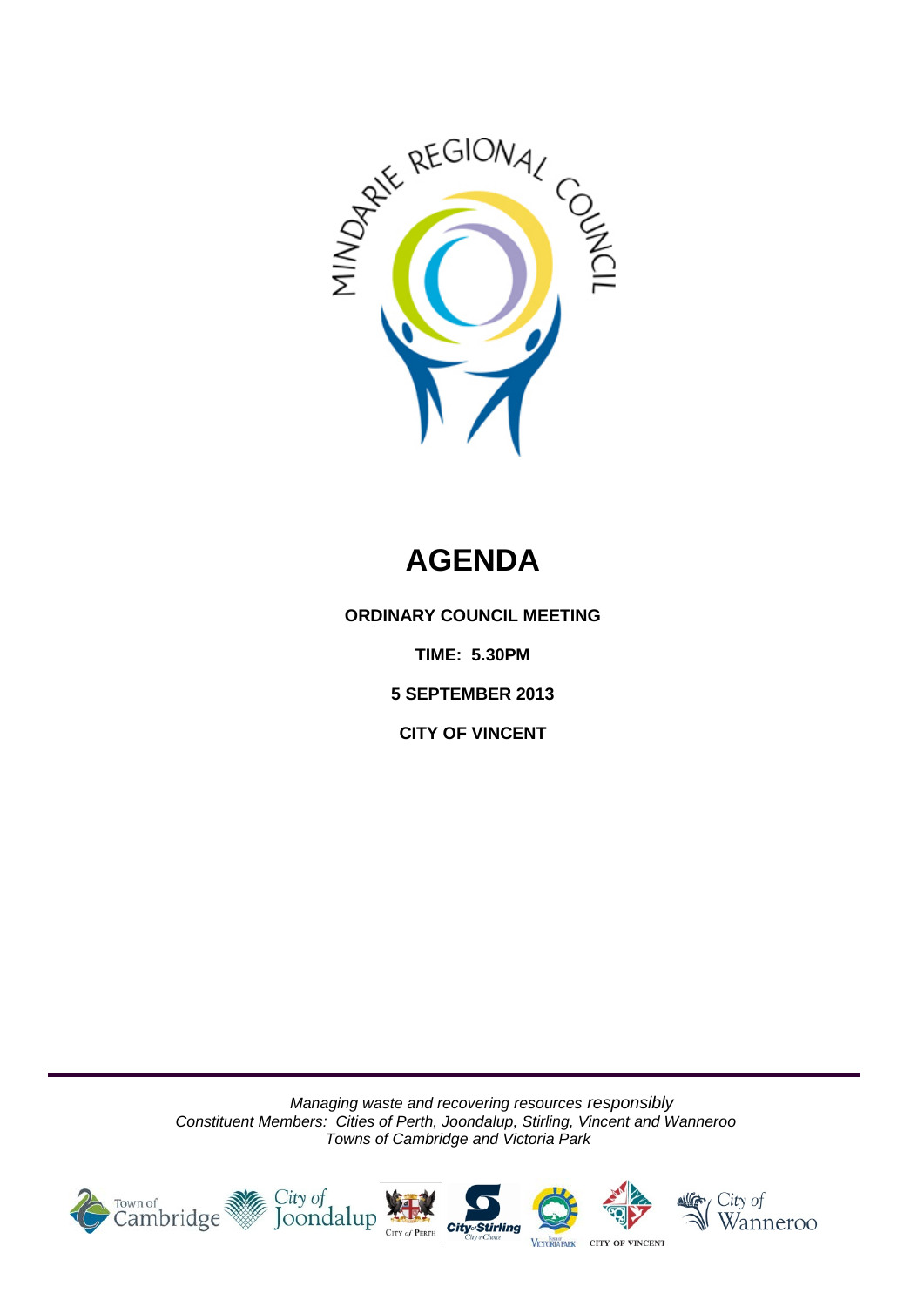## **MINDARIE REGIONAL COUNCIL NOTICE OF MEETING**

16 August 2013

Councillors of the Mindarie Regional Local Government are advised that an Ordinary Meeting of the Council will be held in the Council Chambers of the City of Vincent, 244 Vincent Street, Leederville at 5.30pm on Thursday 5 September 2013.

The agenda pertaining to the meeting is attached.

Your attendance is respectfully requested.

**BRIAN CALLANDER** Chief Executive Officer

## **MINDARIE REGIONAL COUNCIL - MEMBERSHIP**

- Cr R Fishwick JP (Russ) **Chair** City of Joondalup<br>Cr J Bissett (John) **Deputy Chair** Town of Victoria Park Cr J Bissett (John) – **Deputy Chair** Cr S Withers (Simon) Town of Cambridge Cr K Hollywood (Kerry) City of Joondalup<br>
Cr R Butler (Rob) Cr R Butler (Rob) Cr R Butler (Rob) City of Perth<br>
Cr D Boothman (David) City of Stirling Cr D Boothman (David) City of Stirling<br>
Cr S Cooke (Sharon) City of Stirling Cr S Cooke (Sharon) City of Stirling<br>
Cr J Robbins (Jason) City of Stirling<br>
City of Stirling Cr J Robbins (Jason) City of Stirling<br>
Cr B Stewart (Bill) City of Stirling Cr B Stewart (Bill) Cr D Maier (Dudley)<br>
Cr L Gray JP (Laura) Cr L Gray City of Wanneroo Cr L Gray JP (Laura) Cr D Newton JP (Dot) City of Wanneroo
	-

NB: Although some Councils have nominated alternate members, it is a requirement that a Council carries a specific resolution for each occasion that the alternate member is to act.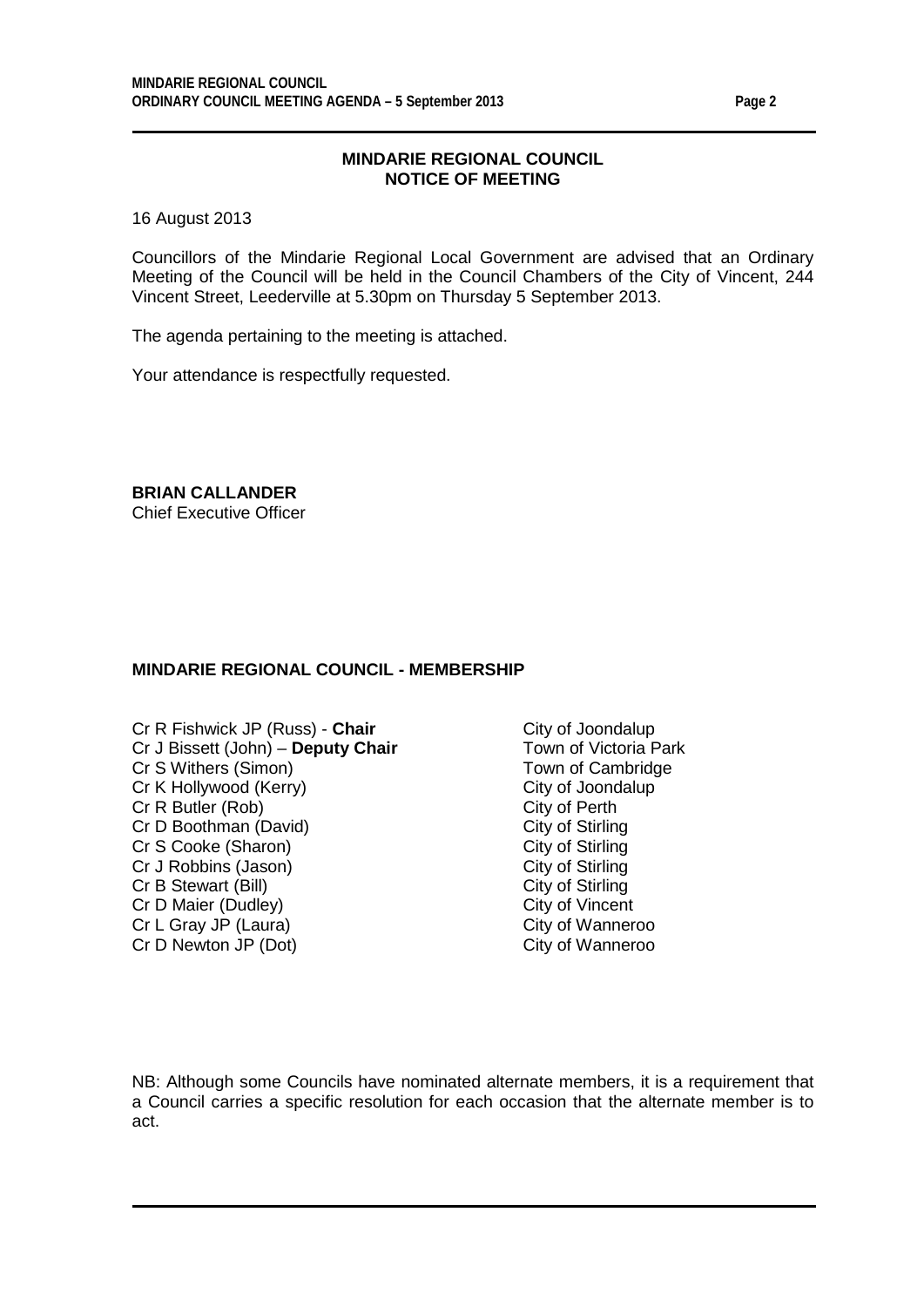# **CONTENTS**

| $\mathbf 1$ | DECLARATION OF OPENING / ANNOUNCEMENT OF VISITORS 4                              |
|-------------|----------------------------------------------------------------------------------|
| 2           |                                                                                  |
| 3           |                                                                                  |
| 4           |                                                                                  |
| 5           |                                                                                  |
| 6           |                                                                                  |
| 7           |                                                                                  |
| 8           |                                                                                  |
|             |                                                                                  |
| 9           |                                                                                  |
|             | 9.1 Financial Statements for the periods ended 31 May 2013 and 30 June 2013  5   |
|             | 9.2 List of Payments made for the months ended 31 May 2013 and 30 June 20137     |
|             | 9.3 Review of Council Policies and Delegations to the Chief Executive Officer 8  |
|             | 9.4 Establish a new contract for future landfill gas management at Tamala Park14 |
| $10 \,$     |                                                                                  |
| 11          | MOTIONS OF WHICH PREVIOUS NOTICE HAS BEEN GIVEN22                                |
| 12          |                                                                                  |
| 13          | QUESTIONS BY MEMBERS OF WHICH DUE NOTICE HAS BEEN GIVEN22                        |
| 14          | MATTERS FOR WHICH THE MEETING MAY BE CLOSED TO THE PUBLIC23                      |
|             |                                                                                  |
| 15          |                                                                                  |
| 16          |                                                                                  |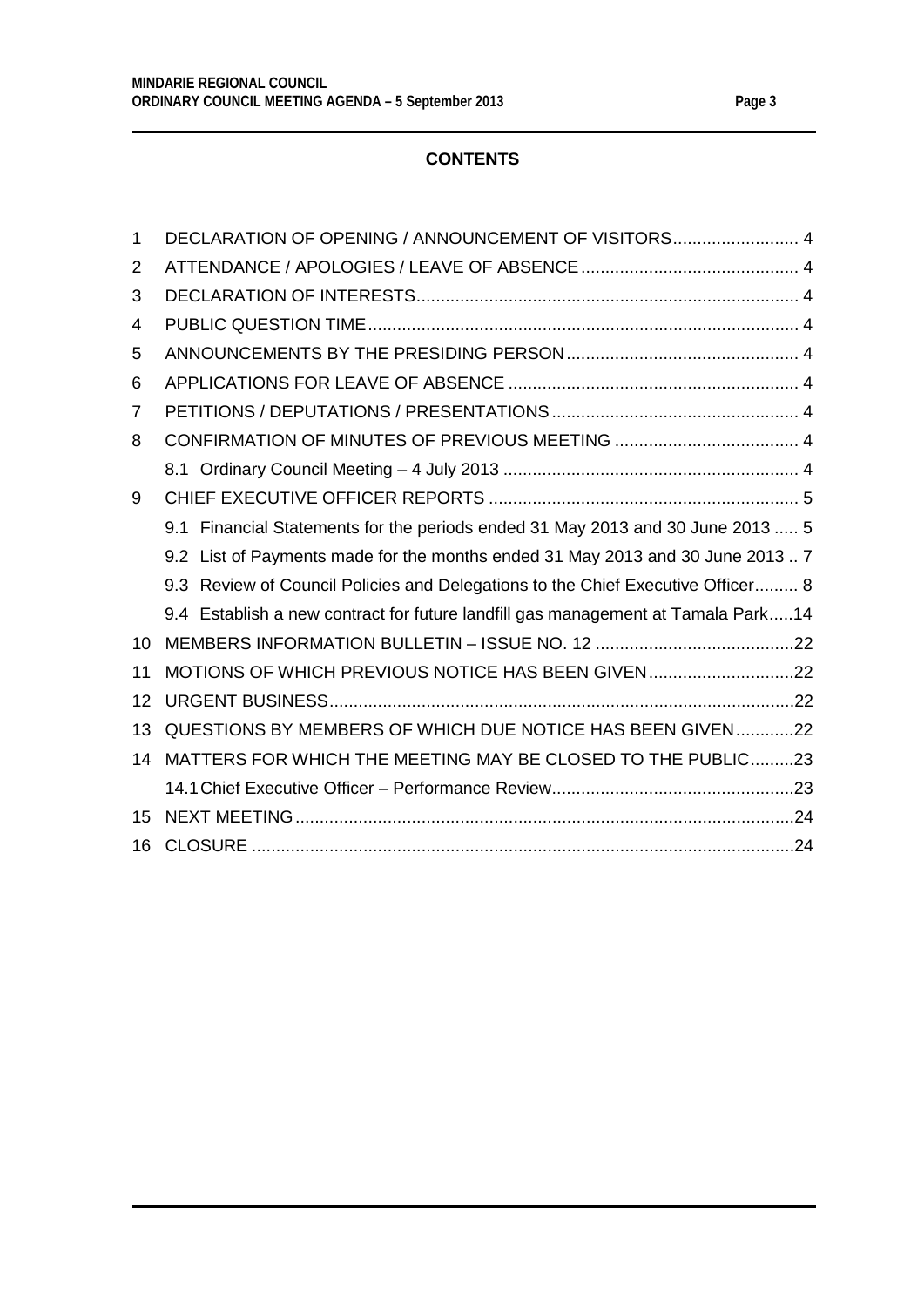## <span id="page-3-0"></span>**1 DECLARATION OF OPENING / ANNOUNCEMENT OF VISITORS**

## <span id="page-3-1"></span>**2 ATTENDANCE / APOLOGIES / LEAVE OF ABSENCE**

#### <span id="page-3-2"></span>**3 DECLARATION OF INTERESTS**

Declaration of Financial/Conflict of Interest to be recorded prior to dealing with each item.

*Disclosure of Financial and Proximity Interests*

- *(a) Members must disclose the nature of their interest in matters to be discussed at the meeting. (Section 5.65 of the Local Government Act 1995).*
- *(b) Employees must disclose the nature of their interest in reports or advice when giving the report or advice to the meeting. (Sections 5.70 and 5.71 of the Local Government Act 1995).*

#### *Disclosure of Interest Affecting Impartiality*

*(a) Members and staff must disclose their interest in matters to be discussed at*  the meeting in respect of which the member or employee has given or will *give advice.*

# <span id="page-3-3"></span>**4 PUBLIC QUESTION TIME**

## <span id="page-3-4"></span>**5 ANNOUNCEMENTS BY THE PRESIDING PERSON**

## <span id="page-3-5"></span>**6 APPLICATIONS FOR LEAVE OF ABSENCE**

## <span id="page-3-6"></span>**7 PETITIONS / DEPUTATIONS / PRESENTATIONS**

## <span id="page-3-7"></span>**8 CONFIRMATION OF MINUTES OF PREVIOUS MEETING**

#### <span id="page-3-8"></span>**8.1 ORDINARY COUNCIL MEETING – 4 JULY 2013**

The Minutes of the Ordinary Council Meeting held on 4 July 2013 have been printed and circulated to members of the Council.

## **RESPONSIBLE OFFICER RECOMMENDATION**

**That the Minutes of the Ordinary Council Meeting of Council held on 4 July 2013 be confirmed as a true record of the proceedings.**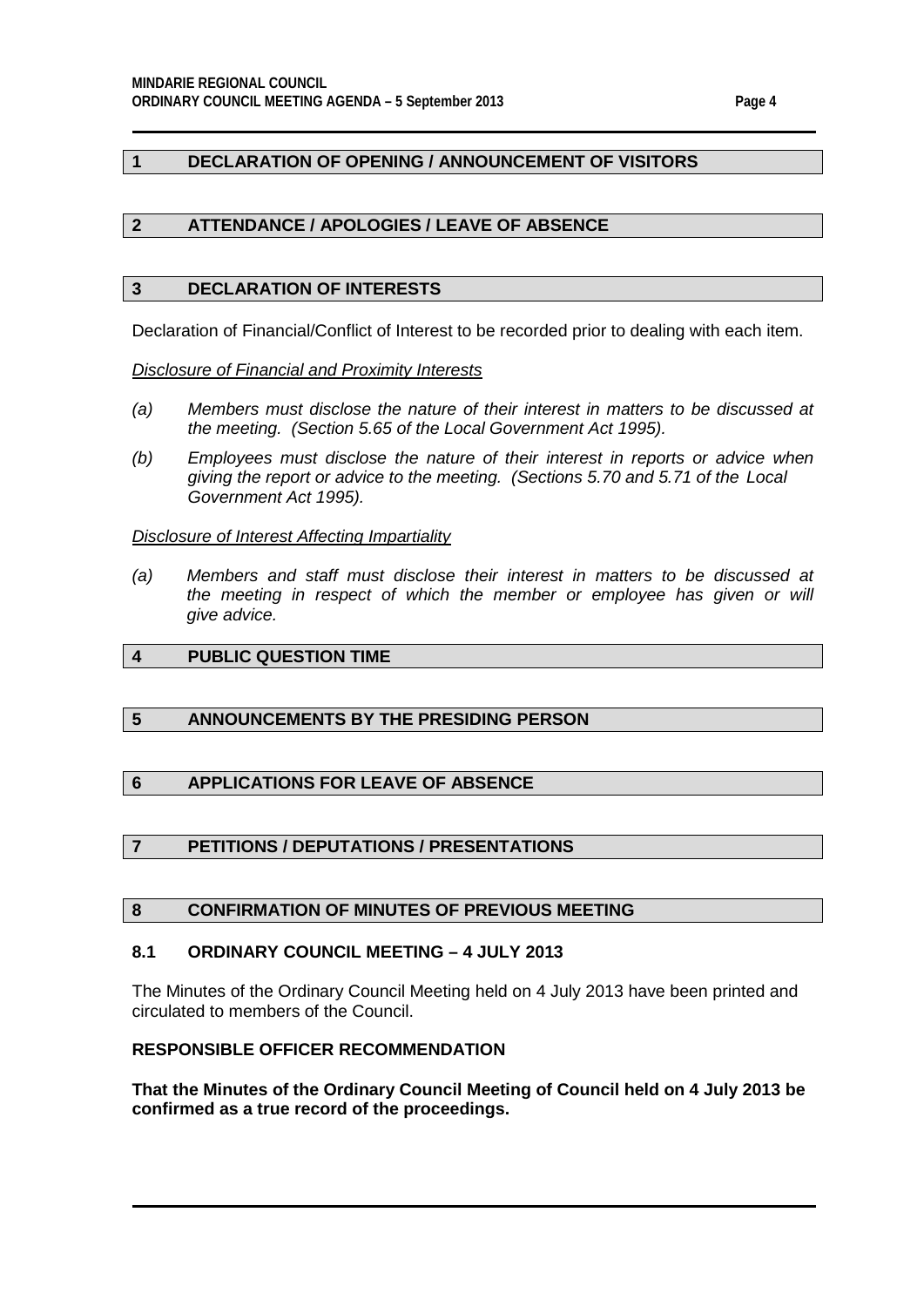## <span id="page-4-0"></span>**9 CHIEF EXECUTIVE OFFICER REPORTS**

<span id="page-4-1"></span>

| 9.1                         | <b>FINANCIAL STATEMENTS FOR THE PERIODS ENDED</b><br>31 MAY 2013 AND 30 JUNE 2013 |
|-----------------------------|-----------------------------------------------------------------------------------|
| File No:                    | <b>FIN/5-03</b>                                                                   |
| Appendix(s):                | <b>Appendix No. 1</b><br><b>Appendix No. 2</b><br><b>Appendix No. 3</b>           |
| Date:                       | <b>13 August 2013</b>                                                             |
| <b>Responsible Officer:</b> | <b>Director Corporate Services</b>                                                |

## **SUMMARY**

The purpose of this report is to provide financial reporting in line with statutory requirements which provides useful information to stakeholders of the Council.

#### **BACKGROUND**

Reporting requirements are defined by Financial Management Regulations 34 of the Local Government (Financial Management) Regulations 1996.

The financial statements presented for each month consist of:

- Operating Statement by Nature Combined
- Operating Statement by Nature RRF Only
- Operating Statement by Function
- Statement of Financial Activity
- Statement of Reserves
- Statement of Financial Position
- Statement of Investing Activities
- Information on Borrowings
- Tonnage Report

#### **DETAIL**

The Financial Statements attached are for the months ended 31 May 2013 and 30 June 2013 and are attached at **Appendix No. 1 and 2** to this Item. The Tonnage Report for the 12 months to 30 June 2013 is attached at **Appendix No. 3.**

The complete suite of Financial Statements which includes the Operating Statements, Statement of Financial Position, Statement of Financial Activity and other related information are reported on a monthly basis.

The estimates for Provisions for Amortisation of Cell Development, Capping and Post Closure expenditure are based on the estimated rates per tonne calculated with reference to estimated excavation cost of various stages of the landfill and the life of the landfill. An adjustment is made (if necessary) at the end of the year based on actual tonnages on a survey carried out to assess the "air space" remaining and other relevant information.

The results for the year ended 30 June 2013 are still subject to external audit which may result in changes to the numbers included in this report, including certain balance sheet reclassifications and reserve transfers. It is not expected however, that there will be material changes to the underlying profit numbers reported.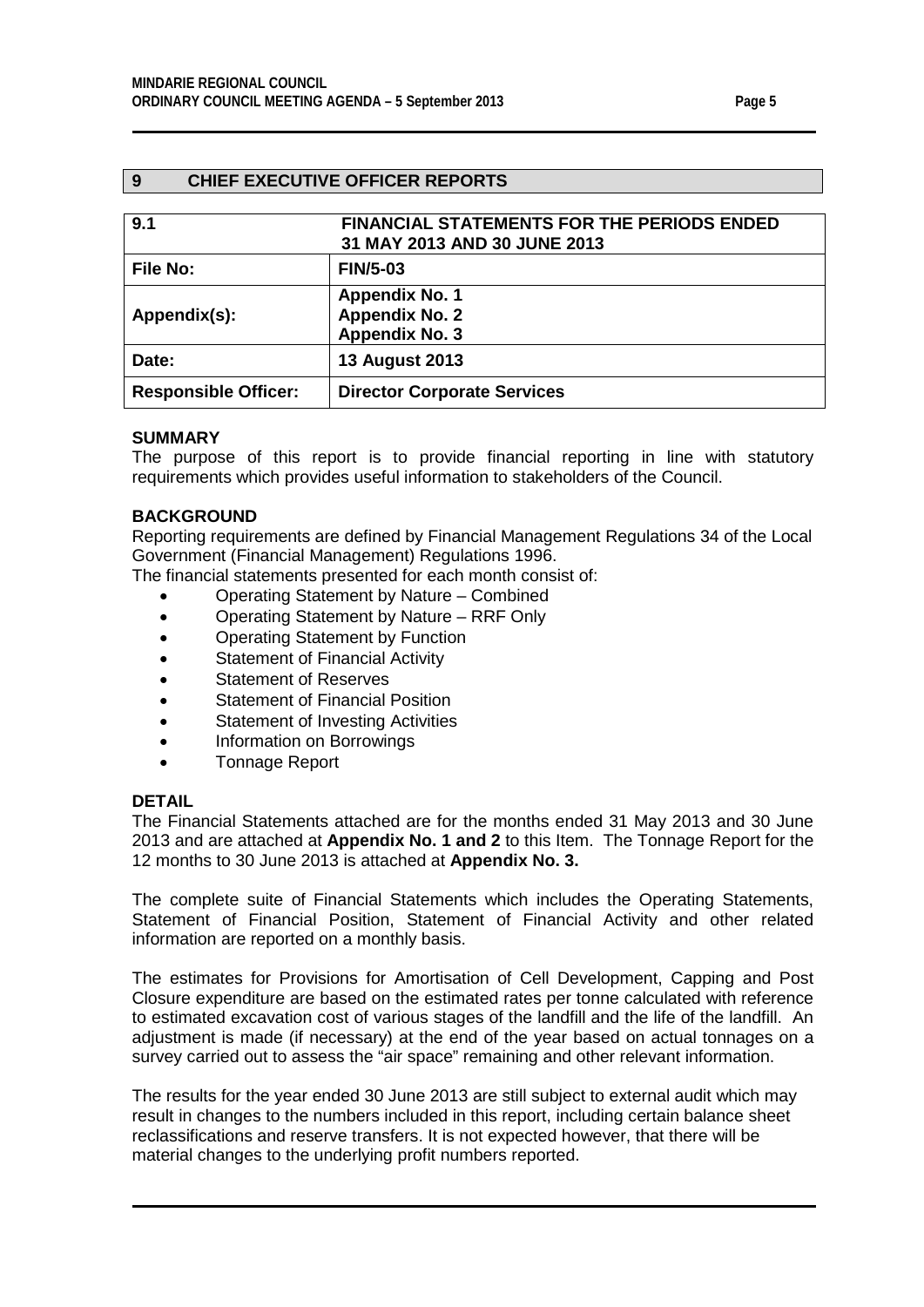## Summary of results for the year to 30 June 2013

|                                    | <b>Actual</b> | <b>Budget</b> (a) | <b>Variance</b> |
|------------------------------------|---------------|-------------------|-----------------|
|                                    |               |                   |                 |
| Tonnes - Members                   | 243,878       | 242,819           | 1,059           |
| Tonnes - Others                    | 38,375        | 42,825            | (4,450)         |
| <b>TOTAL TONNES</b>                | 282,253       | 285,644           | (3, 391)        |
|                                    | \$            | \$                | \$              |
| Revenue - Members                  | 32,291,442    | 32,214,844        | 76,598          |
| Revenue – Other                    | 8,827,463     | 9,321,200         | (493,737)       |
| <b>TOTAL REVENUE</b>               | 41,118,905    | 41,536,044        | (417, 139)      |
| <b>Expenses</b>                    | 42,004,480    | 42,870,740        | 866,260         |
| Loss/(profit) on sale of<br>assets | 5,909         | 6,845             | 936             |
| <b>NET DEFICIT</b>                 | (891,484)     | (1,341,541)       | 450,057         |

*(a) this is based on the revised budget adopted in March 2013.*

#### **VOTING REQUIREMENT**

Simple Majority

## **RESPONSIBLE OFFICER RECOMMENDATION**

**That the Financial Statements set out in Appendix No. 1 and 2 for the months ended 31 May 2013 and 30 June 2013, respectively, be received.**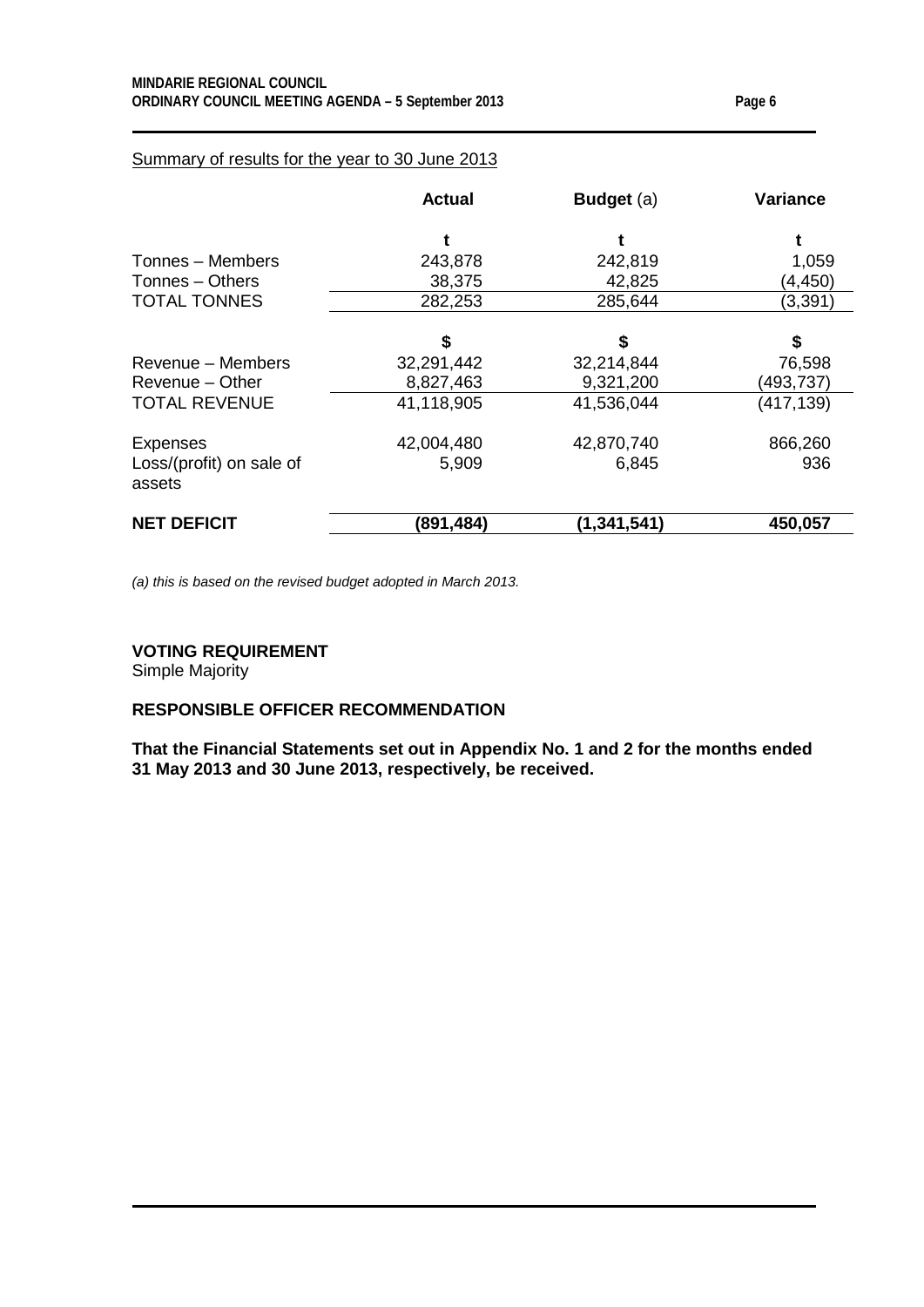<span id="page-6-0"></span>

| 9.2                         | LIST OF PAYMENTS MADE FOR THE MONTHS ENDED<br>31 MAY 2013 AND 30 JUNE 2013 |
|-----------------------------|----------------------------------------------------------------------------|
| <b>File No:</b>             | <b>FIN/5-03</b>                                                            |
| Appendix(s):                | <b>Appendix No. 4</b><br>Appendix No. 5                                    |
| Date:                       | <b>13 August 2013</b>                                                      |
| <b>Responsible Officer:</b> | <b>Director Corporate Services</b>                                         |

### **SUMMARY**

The purpose of this report is to provide details of payments made during the periods identified. This is in line with the requirement under the delegated authority to the Chief Executive Officer (CEO), that a list of payments made from the Municipal Fund since the last Ordinary Council meeting be presented to Council.

## **COMMENT**

The lists of payments for the months ended 31 May 2013 and 30 June 2013 are at **Appendix 4 and 5** to this Item and are presented to Council for noting. Payments have been made in accordance with the delegated authority to the CEO which allows payments to be made between meetings. At the Ordinary Council Meeting held on 5 July 2012, the Council delegated to the CEO the exercise of its power to make payments from the Municipal Fund. In order to satisfy the requirements of Clause 13(2) of the Local Government (Financial Management) Regulations, a list of payments made must be submitted to the next Council meeting following such payments.

It should be noted that generally all payments are GST inclusive and the Mindarie Regional Council is able to claim this tax as an input credit when GST remittances are made each month to the Australian Tax Office.

| <b>Months Ended</b> | <b>Account</b>           | <b>Vouchers</b>                             | <b>Amount</b>                                                   |
|---------------------|--------------------------|---------------------------------------------|-----------------------------------------------------------------|
| 31 May 2013         | <b>General Municipal</b> | Cheques<br><b>EFT</b><br>DP                 | \$121,674.10<br>\$2,466,175.05<br>\$474,870.50                  |
|                     |                          | <b>Total</b>                                | \$3,062,719.65                                                  |
| 30 June 2013        | <b>General Municipal</b> | Cheques<br><b>EFT</b><br>DP<br><b>Total</b> | \$95,732.26<br>\$2,885,977.26<br>\$423,919.42<br>\$3,405,628.94 |

# **VOTING REQUIREMENT**

Simple Majority

## **RESPONSIBLE OFFICER RECOMMENDATION**

**That the list of payments made under delegated authority to the Chief Executive Officer, for the months ended 31 May 2013 and 30 June 2013 be noted.**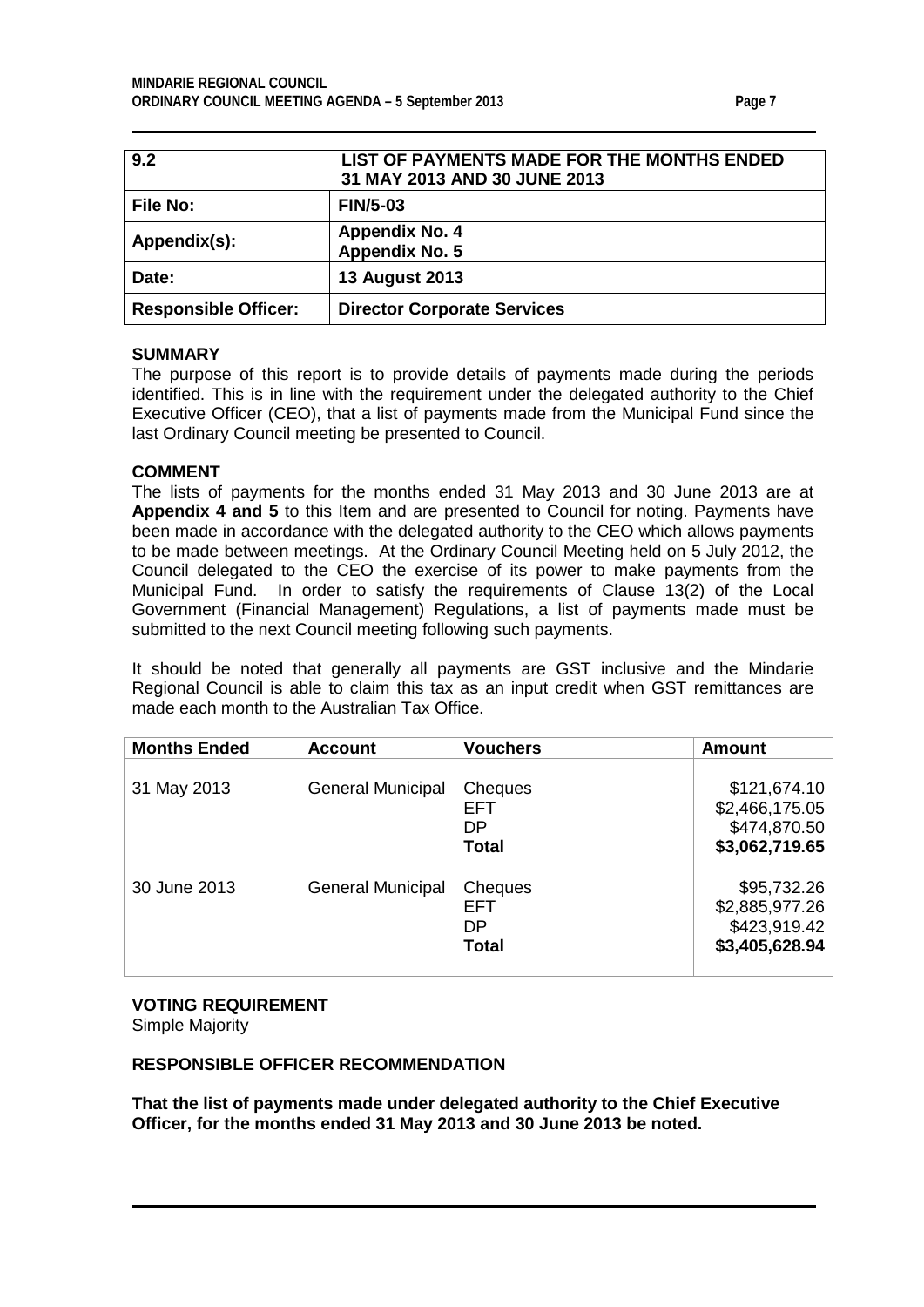<span id="page-7-0"></span>

| 9.3                         | <b>REVIEW OF COUNCIL POLICIES AND</b><br>DELEGATIONS TO THE CHIEF EXECUTIVE OFFICER |
|-----------------------------|-------------------------------------------------------------------------------------|
| <b>File No:</b>             | <b>GOV/27</b>                                                                       |
| Appendix(s):                | <b>Appendix No. 6</b><br><b>Appendix No. 7</b>                                      |
| Date:                       | 15 July 2013                                                                        |
| <b>Responsible Officer:</b> | <b>Chief Executive Officer</b>                                                      |

## **SUMMARY**

Seeking the Council of Mindarie Regional Council (MRC):

- 1. Endorsement of the review undertaken by the Chief Executive Officer (CEO) on the current Council Policies and Delegations; and
- 2. Approval for an increase in councillors' fees, allowances and expenses as a result of a recent determination by the Salaries and Allowances Tribunal.

### **BACKGROUND**

The current Council Policies and Register of Delegations (refer appendices 1 and 2) endorsed by Council are operating effectively, providing for efficient and timely administrative services and guidance in relation to discretional decisions the Council has the ability to make by virtue of the *Local Government Act 1995* and other statutes*.*

### **DETAIL**

On review of the Council Policies and Register of Delegations, the CEO considers that they are operating well and that there is only need to consider changing one policy, being *Council Policy CP01 – Annual Fees, Allowances and Expenses for Councillors* due to a recent determination by the Salaries and Allowances Tribunal (the Tribunal).

The opening statement of the Tribunal's determination explains that this is the first independent determination of fees, allowances and expenses. The Tribunal recognises the important role local government plays in the community and how important it is to attract capable and committed people to the role of councillor. Based on this recognition the Tribunal did not consider that the current fees, allowances and expenses were commensurate with the responsibility that goes with being a councillor and increased the fees and allowances across the board and the expense relating to babysitting. It also set a new ITC allowance to accommodate IT and communication costs. The increases became effective from 1 July 2013.

The determination distinguishes between being a councillor of a local government and a regional council, providing four separate bands for local government councillors, recognising the difference in size and complexity of local governments in Western Australia. Regional councils are provided with a single band for fees and allowances with a range of values set out in four separate tables as follows:

| Council Member other than the Chairman | Member<br>Council      | who     | holds   |  |         |
|----------------------------------------|------------------------|---------|---------|--|---------|
|                                        | the Office of Chairman |         |         |  |         |
|                                        | Minimum                | Maximum | Minimum |  | Maximum |
| <b>All Regional Councils</b>           | \$88                   |         | \$463   |  |         |

#### Council meeting fees per meeting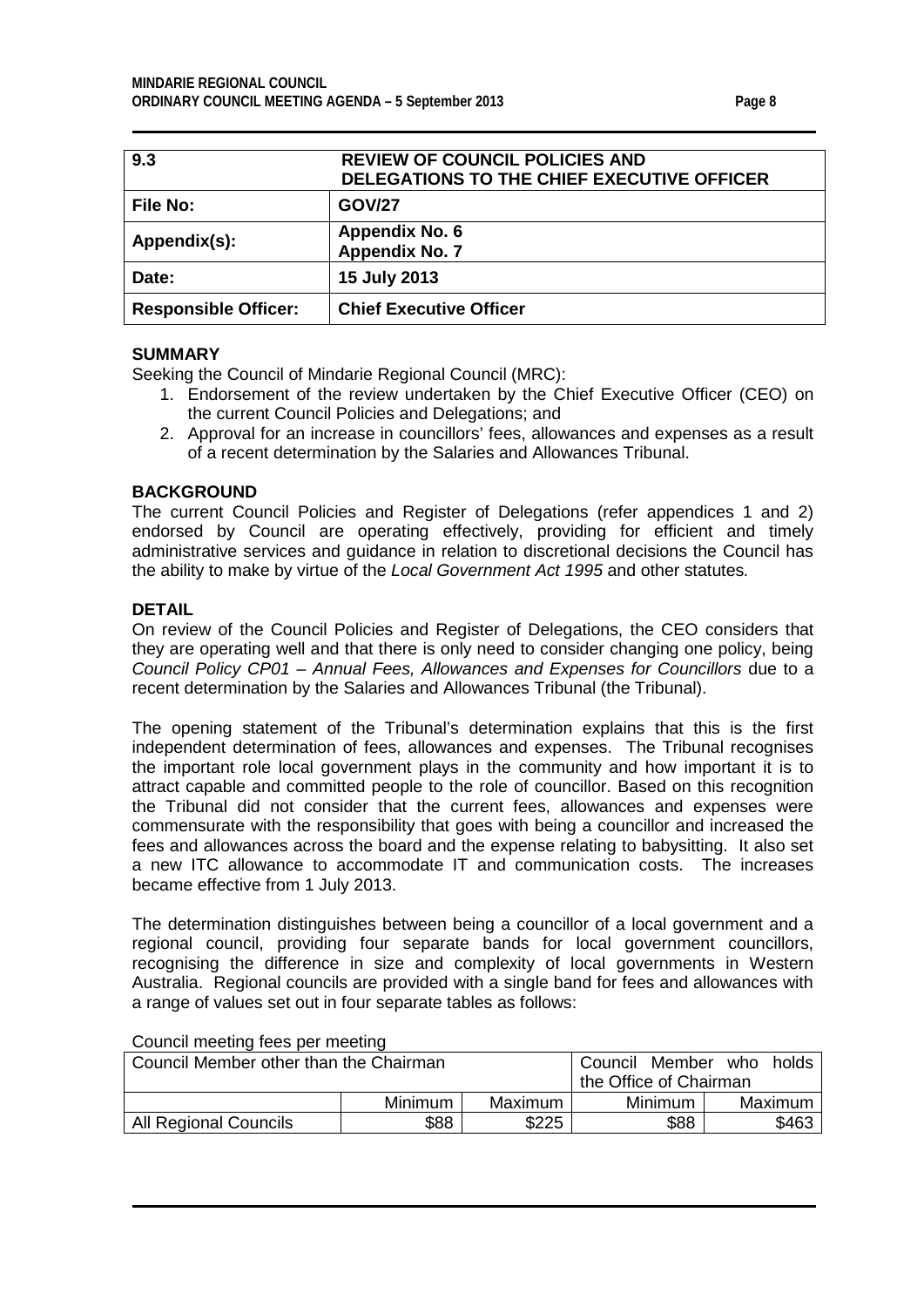| Committee meeting and prescribed meeting fees per meeting |         |         |  |  |  |  |
|-----------------------------------------------------------|---------|---------|--|--|--|--|
| Council Member including Chairman                         |         |         |  |  |  |  |
|                                                           | Minimum | Maximum |  |  |  |  |
| All Regional Councils                                     | \$44    | \$113   |  |  |  |  |

| Annual attendance fees in lieu of council meeting and committee meeting attendance fees |         |          |         |          |  |  |  |
|-----------------------------------------------------------------------------------------|---------|----------|---------|----------|--|--|--|
| Council Member other than the Chairman<br>Council Member who holds                      |         |          |         |          |  |  |  |
| the Office of Chairman                                                                  |         |          |         |          |  |  |  |
| Maximum I<br>Minimum<br>Maximum<br>Minimum I                                            |         |          |         |          |  |  |  |
| <b>All Regional Councils</b>                                                            | \$1,750 | \$10,000 | \$1.750 | \$15,000 |  |  |  |

#### Annual allowance for the Chairman of a Regional Council

| Annual Allowance for Chairman |                |          |  |  |  |  |
|-------------------------------|----------------|----------|--|--|--|--|
|                               | <b>Minimum</b> | Maximum  |  |  |  |  |
| All Regional Councils         | \$500          | \$19,000 |  |  |  |  |

There are no changes suggested to the Deputy Chairman allowance of 25% of the fee paid to the Chairperson and the maximum payment for the babysitting allowance has been increased from \$20 to \$25 per hour.

The following table provides a comparison between the range of fees and allowances pre and post 1 July 2013, the new ITC Allowance and the fees and allowances currently provided to MRC Councillors.

|                 | <b>Existing</b>                                                                             | <b>Current</b>            | <b>New</b>          | <b>Existing</b>           | Current                     | <b>New</b>                | <b>Existing</b>                                                                                             | <b>New ITC</b>   |
|-----------------|---------------------------------------------------------------------------------------------|---------------------------|---------------------|---------------------------|-----------------------------|---------------------------|-------------------------------------------------------------------------------------------------------------|------------------|
|                 | <b>Fee</b><br>Range                                                                         | <b>Fee Paid</b><br>by MRC | <b>Fee</b><br>Range | <b>Allowance</b><br>Range | <b>Allowance</b><br>Paid by | <b>Allowance</b><br>Range | <b>Expense</b><br>(Technology)                                                                              | <b>Allowance</b> |
|                 |                                                                                             |                           |                     |                           | <b>MRC</b>                  |                           | Paid by MRC                                                                                                 |                  |
| Chairperson     | \$6,000                                                                                     | \$14,000                  | \$1,750             | \$6,000 to                | \$8,000                     | \$500 to                  | \$1,000                                                                                                     | \$500 to         |
|                 | to                                                                                          |                           | to                  | \$12,000                  |                             | \$19,000                  |                                                                                                             | \$3,500          |
|                 | \$14,000                                                                                    |                           | \$15,000            |                           |                             |                           |                                                                                                             |                  |
| <b>Deputy</b>   | \$2,400                                                                                     | \$7,000                   | \$1,750             | 25% of                    | \$2,000                     | 25% of                    | \$1,000                                                                                                     | \$500 to         |
| Chairperson     | to                                                                                          |                           | to                  | allowance                 |                             | allowance                 |                                                                                                             | \$3,500          |
|                 | \$7,000                                                                                     |                           | \$10,000            | paid to                   |                             | paid to                   |                                                                                                             |                  |
|                 |                                                                                             |                           |                     | Chairperson               |                             | Chairperson               |                                                                                                             |                  |
| <b>Council</b>  | \$2,400                                                                                     | \$7,000                   | \$1,750             |                           |                             |                           | \$1,000                                                                                                     | \$500 to         |
| <b>Member</b>   | to                                                                                          |                           | to                  |                           |                             |                           |                                                                                                             | \$3,500          |
|                 | \$7,000                                                                                     |                           | \$10,000            |                           |                             |                           |                                                                                                             |                  |
| <b>Deputy</b>   |                                                                                             | $$140$ per                |                     |                           |                             |                           |                                                                                                             |                  |
| Council         |                                                                                             | meeting                   |                     |                           |                             |                           |                                                                                                             |                  |
| <b>Member</b>   |                                                                                             |                           |                     |                           |                             |                           |                                                                                                             |                  |
| <b>Expenses</b> |                                                                                             |                           |                     |                           |                             |                           | Child Care (child care maximum hourly rate increased from \$20 to \$25) and Travel Costs will be reimbursed |                  |
| Other           | in accordance with Reg. 31 and 32 of the Local Government (Administration) Regulations 1996 |                           |                     |                           |                             |                           |                                                                                                             |                  |

Now that the Salaries and Allowances Tribunal has established a new framework for the payment of fees, allowances and expenses for councillors there is a level of certainty as to the value of the work that councillors undertake on behalf of the community and how that value should be remunerated. The Tribunal's determination to have a single band for regional councils is appropriate as it does not have the broad range of demographic and service differentials that local government has in Western Australia.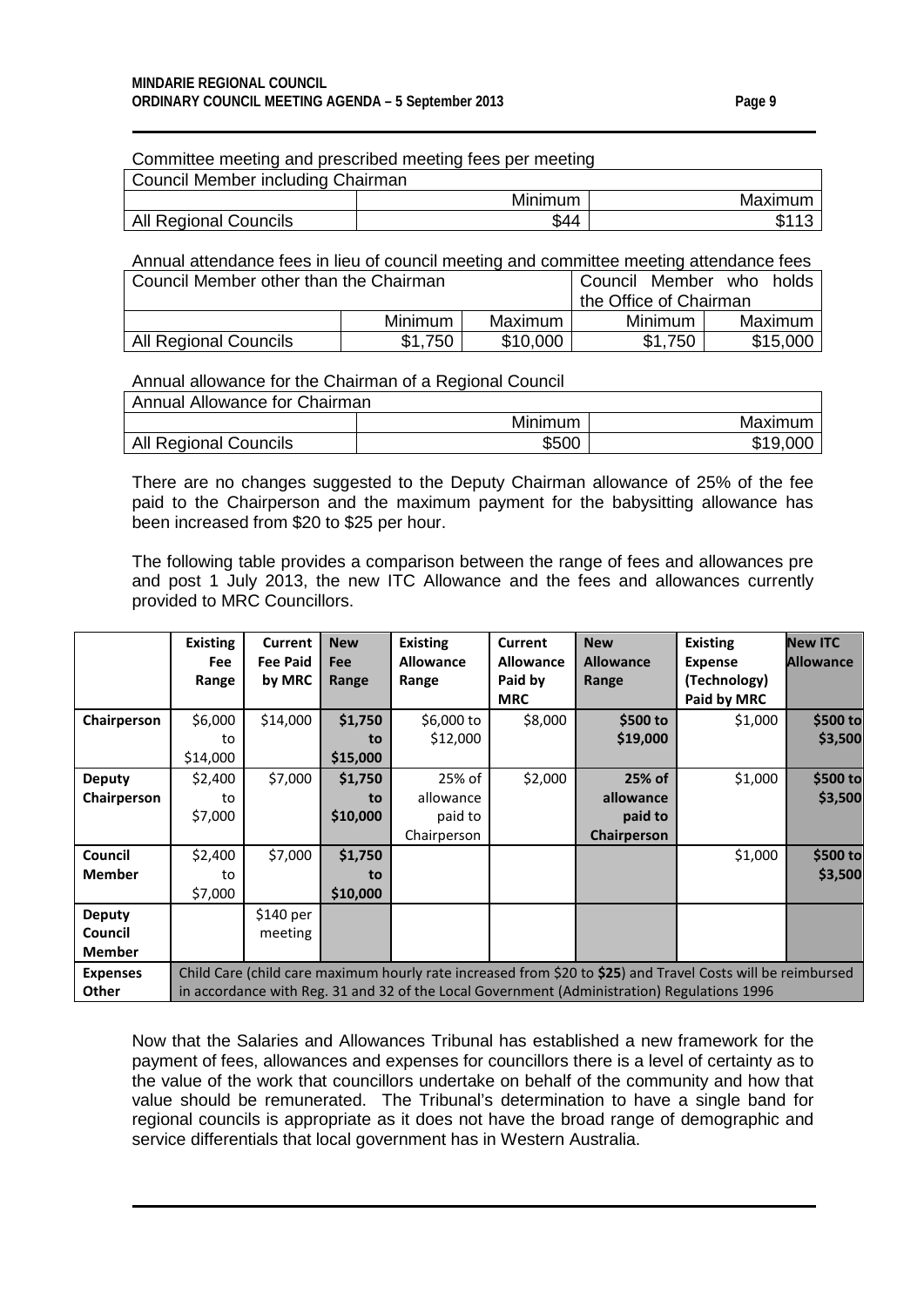It is noted that the current remuneration being provide to the MRC councillors is within the ranges set by the Tribunal and therefore the Council does not have to provide an increase in any of the categories. However the current remuneration provided to the council members is lower across the new band range and the MRC is one of the largest regional councils in Western Australia and it is appropriate that this is recognised in the remuneration that it provides its councillors.

Given the above, it is recommended that the councillors be provided the top of the range of the band in each of the categories apart from the new ITC Allowance (previously IT Allowance) which should be retained at \$1,000 as per the following table:

|                           | New Fee  | <b>New Allowance</b> | <b>ITC Allowance</b> |
|---------------------------|----------|----------------------|----------------------|
| Chairperson               | \$15,000 | \$19,000             | \$1,000              |
| <b>Deputy Chairperson</b> | \$10,000 | 25% of \$19,000      | \$1,000              |
| <b>Council Member</b>     | \$10,000 |                      | \$1,000              |

The proposed increase in the allowance for the Chairperson from \$8,000 to \$19,000 is substantial. This increase recognises the significance of the role that a Chairperson of a regional council plays, being called upon on a regular basis to undertake the following tasks in addition to her/his role as a councillor:

- meet with delegations from around Australia and across the world who come to review the MRC's landfill and the Resource Recovery Facility;
- represent the MRC at committees/groups that the MRC is affiliated with;
- meet with politicians and other dignitaries:
- be the spokesperson for the MRC in the media and the community;
- maintain a sound working relationship with the CEO; and
- chair the council meetings.

## **CONSULTATION**

Nil

## **STATUTORY ENVIRONMENT**

*The Local* Government Act 1995 provides the ability for the Council to delegate some powers to the CEO. These are defined as follows:

"5.42. Delegation of some powers and duties to CEO

- (1) A local government may delegate\* to the CEO the exercise of any of its powers or the discharge of any of its duties under —
	- (a) this Act other than those referred to in section 5.43; or
	- (b) the *Planning and Development Act 2005* section 214(2), (3) or (5).

## *Absolute majority required.*

- (2) A delegation under this section is to be in writing and may be general or as otherwise provided in the instrument of delegation.
- 5.46. Register of, and records relevant to, delegations to CEO and employees
	- (1) The CEO is to keep a register of the delegations made under this Division to the CEO and to employees.
	- (2) At least once every financial year, delegations made under this Division are to be reviewed by the delegator.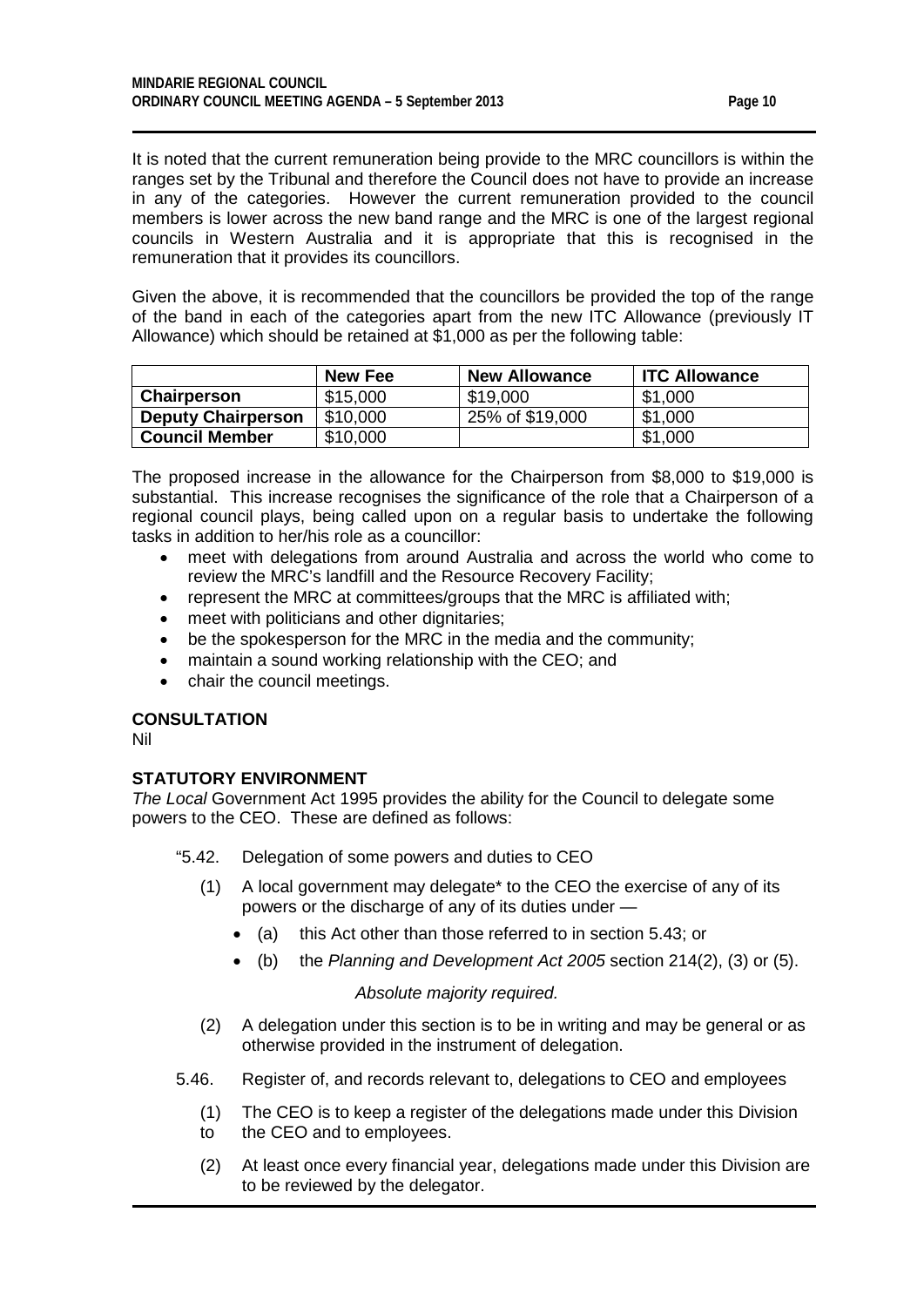(3) A person to whom a power or duty is delegated under this Act is to keep records in accordance with regulations in relation to the exercise of the power or the discharge of the duty."

The Fees, Allowances and Expenses referred to in this report, and provided for in Council Policy CP01, are contained in sections 5.98., 5.98A., 5.99., 5.99A of the *Local Government Act 1995* and Regulations 30-34AB of the *Local Government (Administration) Regulations 1996*.

## **POLICY IMPLICATIONS**

The Council has endorsed the policies detailed in the table below and appended to this agenda:

| <b>NUMBER</b>    | TITLE                                                                                  |
|------------------|----------------------------------------------------------------------------------------|
| CP01             | Annual Fees, Allowances and Expenses for Councillors                                   |
| CP <sub>02</sub> | Affixing of the Common Seal                                                            |
| CP <sub>03</sub> | Councillor Arrangements when attending an Overseas/Interstate/Intrastate<br>Conference |
| CP <sub>04</sub> | Employee Arrangements when attending an Overseas/Interstate/Intrastate<br>Conference   |
| CP <sub>05</sub> | Environmental Management of Tamala Park                                                |
| CP <sub>06</sub> | Purchase of Goods and Services                                                         |
| CP <sub>07</sub> | <b>Gratuity Payments</b>                                                               |
| CP <sub>08</sub> | Provision and Use of Council Vehicles                                                  |
| CP <sub>09</sub> | Investments                                                                            |
| <b>CP10</b>      | Donations - Financial Assistance/Support                                               |

The Tribunal's determination requires the Council to review its Fees, Allowances and Expenses. The current council policy reads as follows:

## *"Council Policy CP01 – Annual Fees, Allowances and Expenses for Councillors*

## *Policy Procedure:*

*1. Level of Fees, Allowances and Expenses to be paid to Councillors annually are as follows:*

|                          | Fee $(\$)$                                             | Allowance (\$) | Expense (\$) |
|--------------------------|--------------------------------------------------------|----------------|--------------|
|                          |                                                        |                | (Technology) |
| <b>Chairperson</b>       | 14,000                                                 | 8,000          | 1,000        |
| <b>Deputy</b>            | 7,000                                                  | 2,000          | 1,000        |
| <b>Chairperson</b>       |                                                        |                |              |
| <b>Councillor</b>        | 7,000                                                  |                | 1,000        |
| <b>Deputy Councillor</b> | \$140 per meeting                                      |                |              |
| <b>Expenses Other</b>    | Child Care and Travel Costs will be reimbursed in      |                |              |
|                          | accordance with Reg. 31 and 32 of the Local Government |                |              |
|                          | (Administration) Regulations 1996                      |                |              |

- *2. Meeting fees and allowances to which the elected members are entitled, are to be paid in two (2) equal instalments in July and December of each financial year.*
- *3. A claim for childcare, travel and/or other relevant expenses will be paid on receipt of sufficient information verifying the expense incurred. Payment will be limited to the amount specified in legislation."*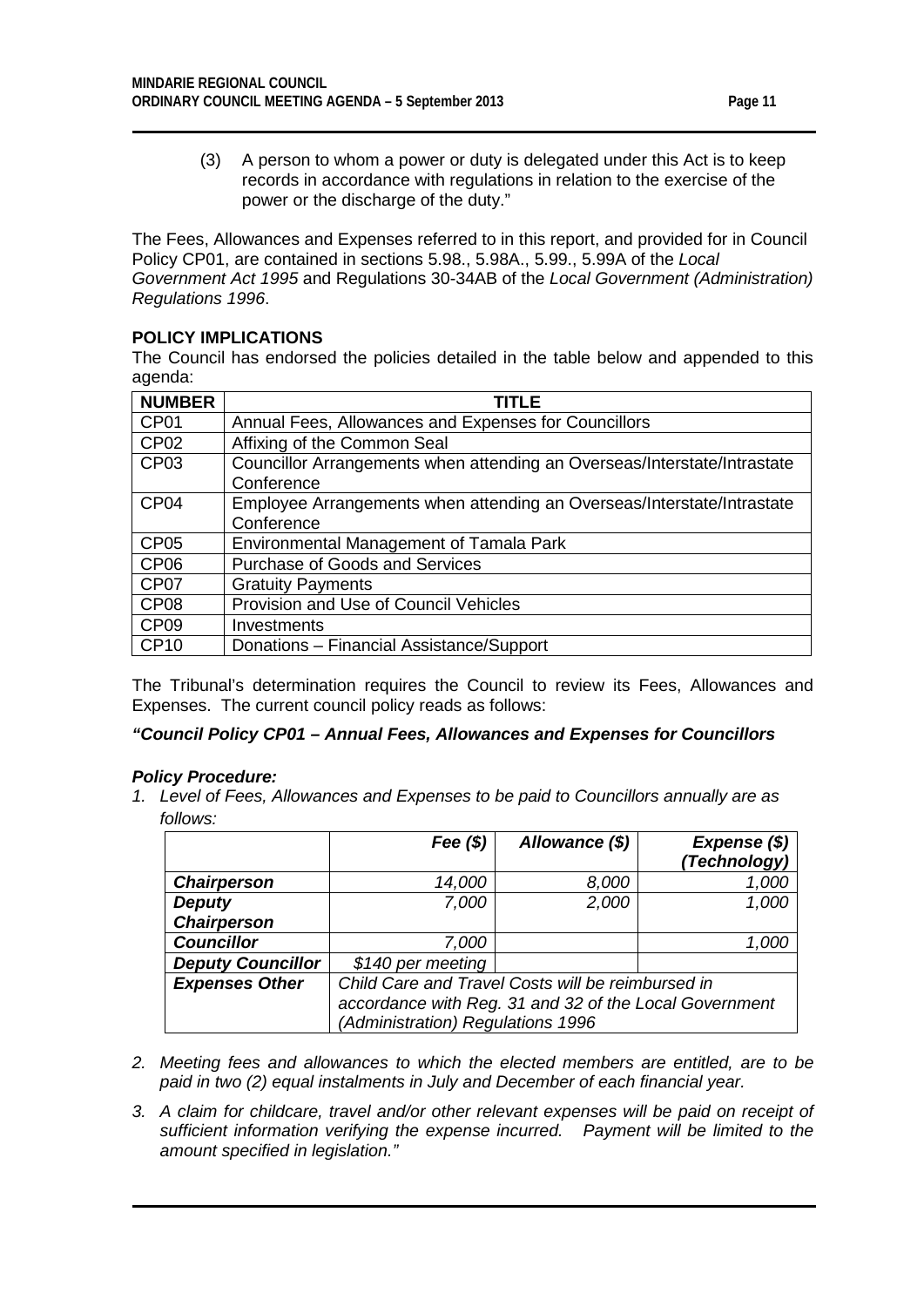## **FINANCIAL IMPLICATIONS**

The recommended increases, if approved by Council, would add an additional \$47,750 expense to the total Allowances, Fees and Expenses provided to Councillors. This increase was anticipated and accommodated in the 2013/14 Budget.

#### **STRATEGIC/COMMUNITY AND CORPORATE/BUSINESS PLAN IMPLICATIONS Strategic Community Plan 2013/14 - 2033/34**

| Strategic Community Plan 2013/14 - 2033/34 |                           |  |  |
|--------------------------------------------|---------------------------|--|--|
| <b>OBJECTIVE 1</b>                         | Long Term Viability       |  |  |
| Sub Objective                              | Good Corporate Governance |  |  |

This report is required by legislation annually to ensure that the Council has the opportunity to review its current policies and the delegations it has provided to the Chief Executive Officer thus maintaining the relevance of the documents.

| Corporate Business Plan 2013/14 - 2016/17                                                 |                                                                                            |             |  |
|-------------------------------------------------------------------------------------------|--------------------------------------------------------------------------------------------|-------------|--|
| <b>Strategies</b>                                                                         | Actions                                                                                    | Responsible |  |
|                                                                                           |                                                                                            | Officer     |  |
| 1.1.2                                                                                     | Ensure Council Policies are relevant and reviewed by Council                               | <b>CEO</b>  |  |
| 1.1.3                                                                                     | Review the relevance of the delegations from the Council and<br>report findings to Council | <b>CEO</b>  |  |
| These actions ensure that an officer within the organisation, in this case the CEO, has a |                                                                                            |             |  |
| direct responsibility to review the current Council Policies and Instrument of Delegation |                                                                                            |             |  |
| and report the review findings to Council.                                                |                                                                                            |             |  |

## **COMMENT**

The current delegations are working well, therefore it is not recommended to make any changes to them at this point. It is the same for the Council Policies apart from the recent determination made by the Salaries and Allowances Tribunal on Elected Members' Fees and Allowances and Expense, which requires the Council to review *Council Policy CP01 – Annual Fees, Allowances and Expenses of Councillors*.

The Tribunal's determination clearly indicates that Councillors' remuneration in Western Australia has not kept up with the rest of Australia and that it considers the establishment of this new framework will address this anomaly. The new framework includes regional councils, but unlike local government, which has four bands, regional councils have a single band with a broad financial range. The current allowances and fees being paid to the MRC's Councillors are within the broad range presented in the new determination. However, given that the MRC is one of the largest regional councils managing waste in Western Australia, and for the reasons presented in this report, it is recommended that the current remuneration be increased to the highest in the ranges set for Fees and Allowances and that the ITC Allowance be set at \$1,000 being the same as the amount set in the current Policy as a Technology Allowance.

## **VOTING REQUIREMENT**

Simple Majority / Absolute Majority

#### **RESPONSIBLE OFFICER RECOMMENDATION**

**A. That Council acknowledges that the current Register of Delegations from the Council to the Chief Executive Officer (as appended) is appropriate and does not require any modification.**

**(Absolute Majority Required)**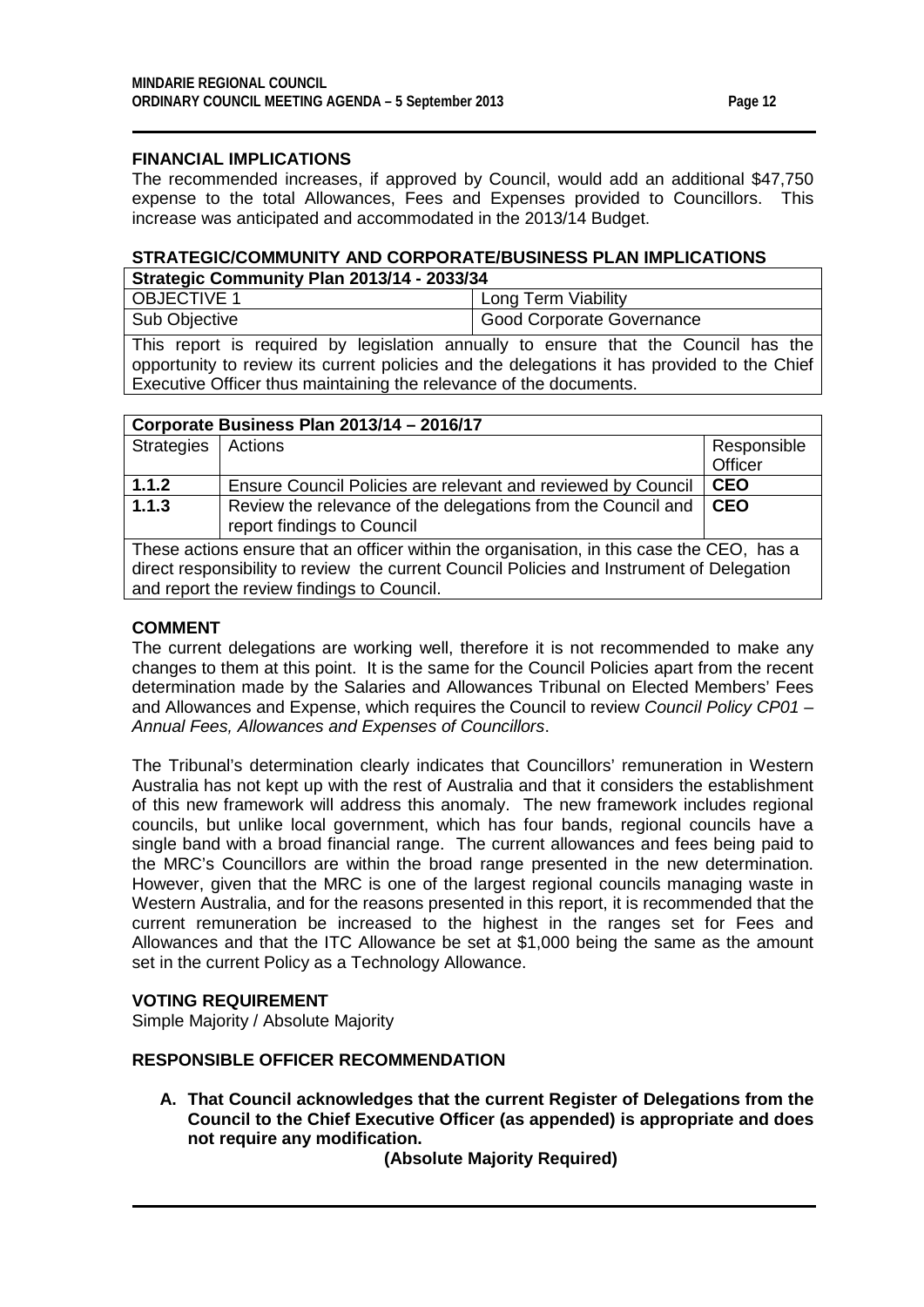## **B. That Council:**

- **1. Acknowledges that the current Council Policies (as appended) are appropriate and do not require modification other than CP01 – Annual Fees, Allowances and Expenses for Councillors where the Fees and Allowances allocated to the Chairperson, Deputy Chairperson and Councillors be increased as follows:**
	- **a. Chairperson's Fee be increased from \$14,000 to \$15,000.**
	- **b. Chairperson's Allowance be increased from \$8,000 to 19,000.**
	- **c. Councillors' Fees be increased from \$7,000 to \$10,000.**
	- **d. Deputy Chairperson's Allowance be increased from \$2,000 to \$4,750 (25% of Chairperson's Allowance).**
- **2. Effects the payments detailed in (B.1.) above from 1 July 2013. (Absolute Majority Required)**
- **3. Amends Council Policy CP01 – Annual Fees, Allowances and Expenses of Councillors to reflect the changes detailed in B1 above.**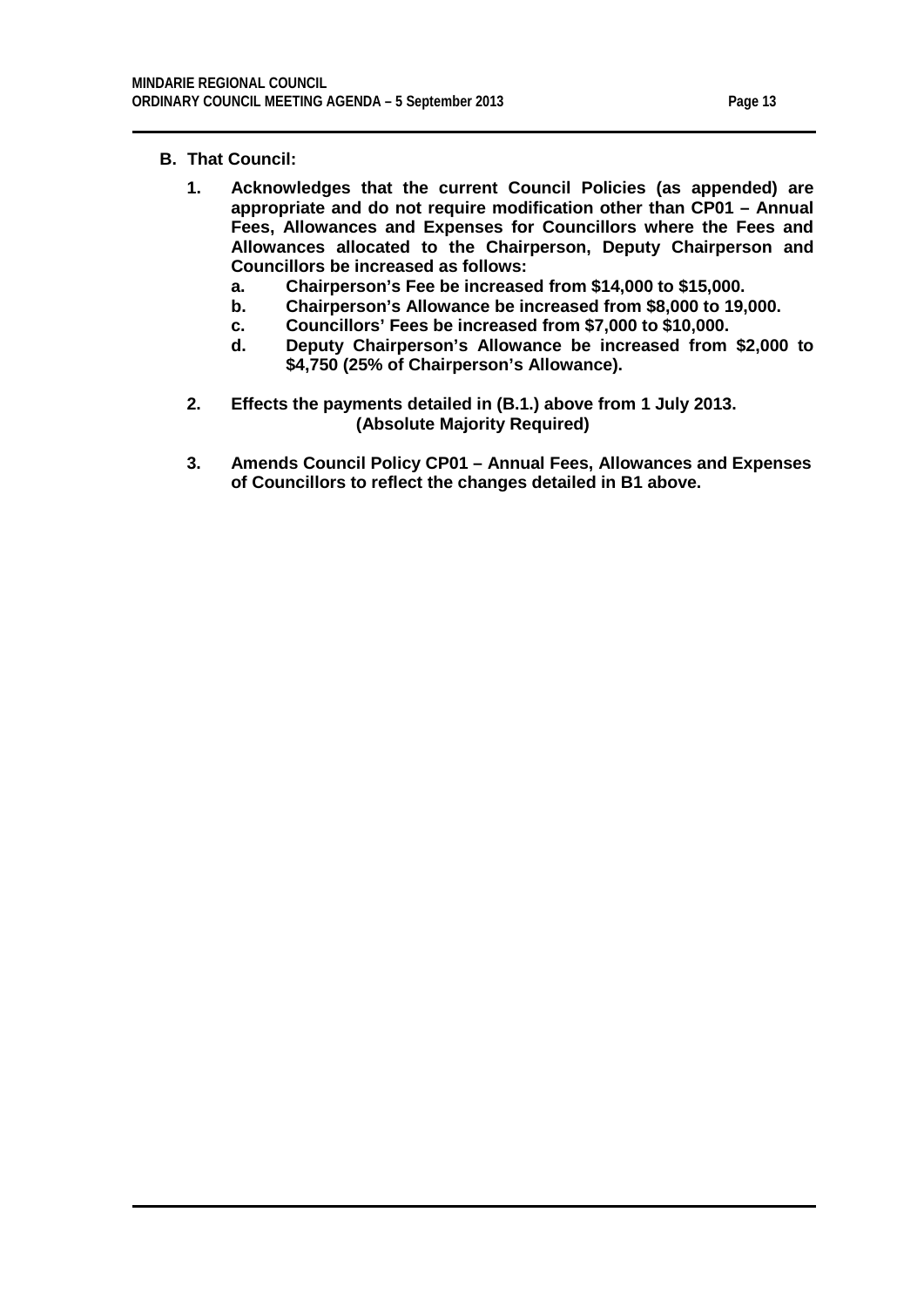<span id="page-13-0"></span>

| 9.4                         | <b>ESTABLISH A NEW CONTRACT FOR FUTURE LANDFILL</b><br><b>GAS MANAGEMENT AT TAMALA PARK</b> |
|-----------------------------|---------------------------------------------------------------------------------------------|
| <b>File No:</b>             | <b>EST/2-03</b>                                                                             |
| Appendix(s):                | Nil                                                                                         |
| Date:                       | 15 July 2013                                                                                |
| <b>Responsible Officer:</b> | <b>Chief Executive Officer</b>                                                              |

#### **SUMMARY**

The purpose of this report is to provide Council with information relating to the current situation with regards to the Tamala Park landfill gas contractual arrangements and seek endorsement of a process to establish a new contract for this project.

## **BACKGROUND**

As stipulated within the Tamala Park operating Licence issued by the Department of Environment Regulation, it is an environmental requirement that the Mindarie Regional Council (MRC) appropriately manage landfill gas emissions from the Tamala Park landfill. This is to be achieved by either flaring or using the gas.

Being a specialist activity, the MRC (and the vast majority of other landfill operators) contract out the landfill gas management to a specialist company.

The Tamala Park landfill gas management is currently contracted out to Landfill Gas and Power (LGP). The original contract expired on 30 June 2011 and was subsequently extended by three years through to 30 June 2014.

With this contract end date in sight, it is now appropriate that the MRC consider landfill gas management options beyond the current contract period.

## **DETAIL**

#### Current Contractual Arrangements

The current landfill gas management contractual arrangements with LGP include:

- An exclusive licence to extract gas from the landfill.
- A lease over a portion of land on which to construct permanent infrastructure.
- A requirement to maintain an efficient gas extraction system.
- A requirement to either flare or "consume/burn" the extracted gas.
- A requirement to pay to the MRC revenue based on a percentage of electricity sales and Renewable Energy Certificates (RECs) sold.
- On termination of the contract LGP is to leave a fully operational flare and gas extraction system as well as remove the remainder of its equipment from site.
- The contract terminates on 30 June 2014, without any further opportunity for an extension.

#### Available Future Options

There are a number of options available to the MRC with regards to the future management of landfill gas at Tamala Park. These include:

1. The MRC undertaking the activities in-house. Being a specialist activity, the MRC would have to employ landfill gas specialists in order to undertake the required activities. Due to the scale of operation (a single site) it is unlikely that the in-house activities would be carried out efficiently. There will also be the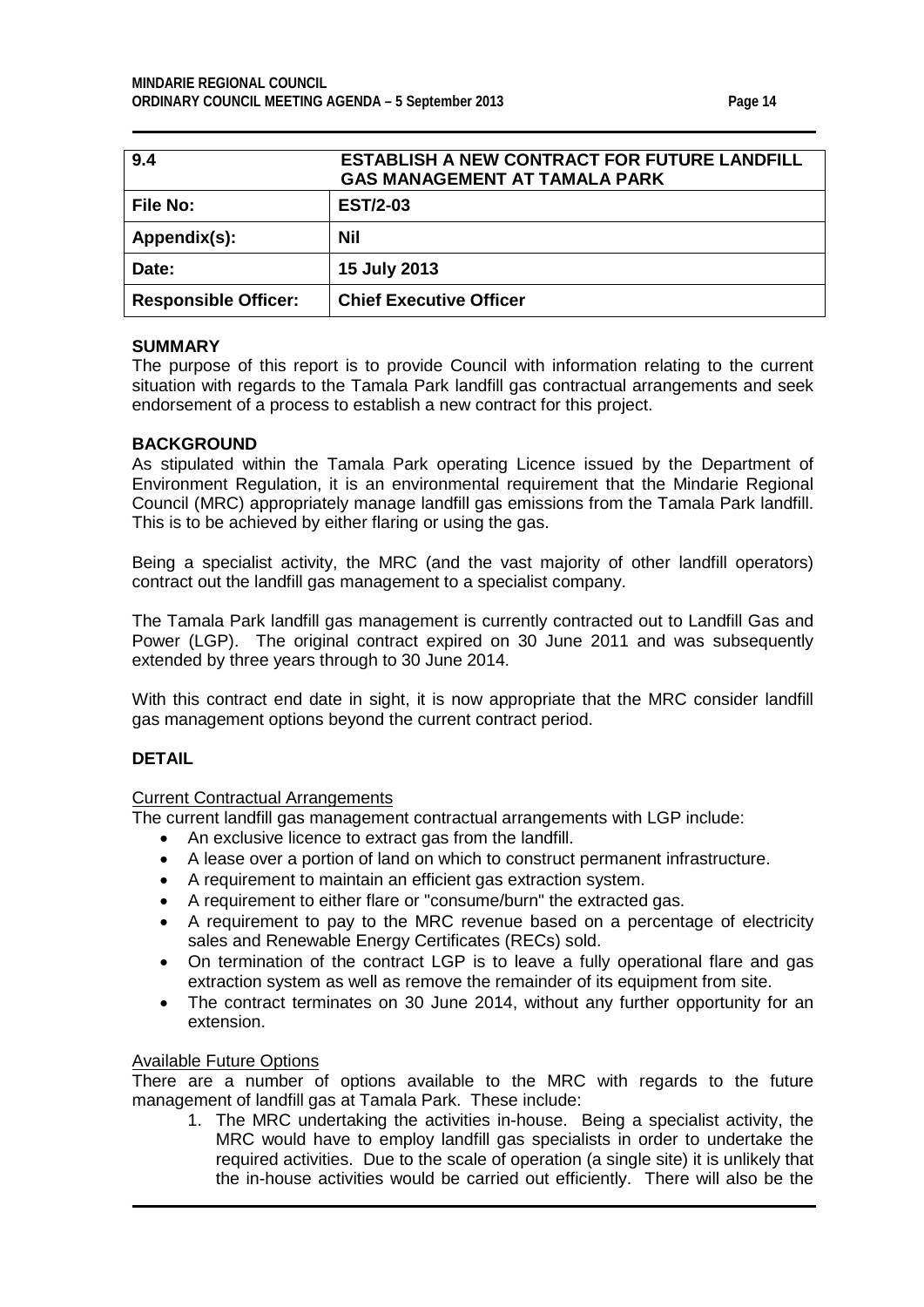requirement for the MRC to spend significant capital in developing the permanent infrastructure required to produce green energy. The benefit of an in-house operation is that it allows total flexibility to adapt to future "carbon trading" environments.

- 2. Negotiate contractual arrangements with the current contractor (LPG). The Local Government (Functions and General) Regulations 1996 provides for local government to utilise the services of a contractor who has a "preferred supplier' status with the Western Australia Local Government Association (WALGA). LGP are on this preferred supplier list.
- 3. Tender out services. The tender period would need to be a minimum of 10 years to enable the successful tenderer to amortise the anticipated capital costs over a reasonable period in order to reduce the annual landfill gas management costs. The subsequent contractual arrangements would need to be flexible in order to accommodate possible changes or replacement of the current carbon trading schemes.

### Consideration of Future Options

Option 1 - In-house activities. The MRC is not set up to manage landfill gas at Tamala Park and the cost and complexity of establishing this capability would likely be prohibitive. There are companies in the marketplace that provide this service exclusively, offering competitive solutions in this area. Therefore it is not deemed appropriate that the MRC take on landfill gas management.

Option 2 - Negotiated contractual arrangements. The MRC has an ability to negotiate directly with LGP without going to tender as they have been chosen by the WALGA as a "preferred supplier". The MRC would be in a strong position to get improved contractual arrangements through negotiations as LGP is already established on site and hence there would be significant savings for both the MRC and LGP in utilising the existing equipment as opposed to LPG having to remove all of the equipment and a new contractor establishing themselves on site.

Option 3 - Tender out services. This process would require the development of tender specifications and a business plan, and would be more appropriate if the Council did not have the opportunity to negotiate with the current contractor LPG and/or the marketplace was more competitive. A review of suppliers in the marketplace has been undertaken by IWProjects (Ian Watkins) with the findings of the review being detailed below:

Due to the specialised nature of landfill gas management and the high initial capital cost of establishing an operating system, there is not a large pool of potential service providers available. Currently there are the following providers active in the Perth Metropolitan Area:

- Landfill Gas and Power (LGP) (current contractor) based in Perth, numerous operating landfill facilities including the two largest (Tamala Park and Redhill).
- LMS Energy (LMS) based in Adelaide, two Perth-based landfill operations (Shale Road Landfill – WALS/SITA and Atlas Landfill).
- AGL Energy Services (AGL) based in Sydney, one Perth-based landfill operation (City of Rockingham).
- Waste Gas Resources Based in Perth, one Perth-based landfill operation (City of Cockburn), small operator.

The City of Armadale recently went out to tender for landfill gas management services (small landfill) and only received two quotes, one from LGP and the other from a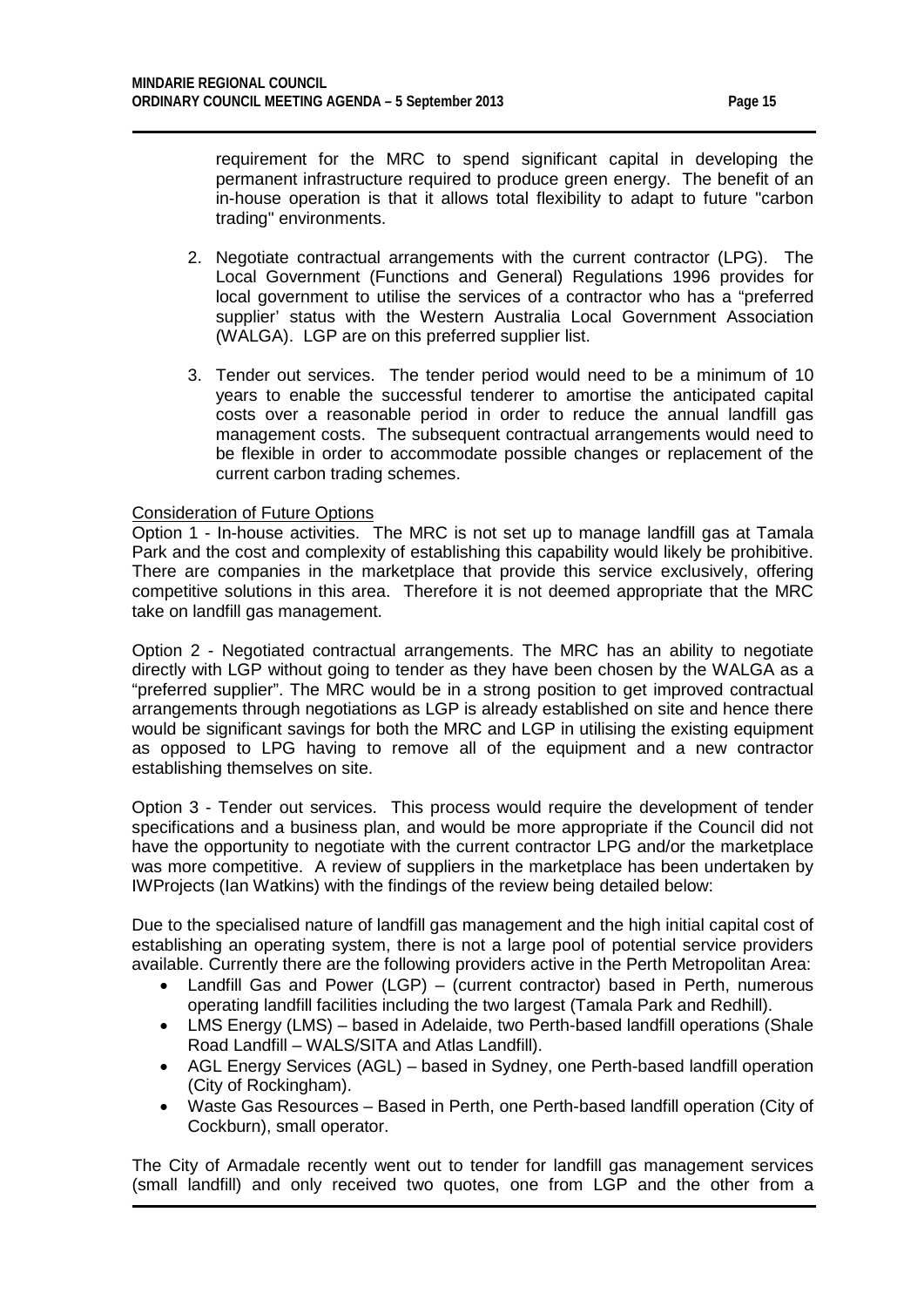Queensland company (Landfill Gas Industries) that is not currently established in WA, but is looking to enter the market. The City of Armadale has not awarded a contract and is still assessing its options.

Of the above service providers, only three are seen as potential service providers at Tamala Park, these being:

- LGP;
- LMS: and,
- AGL.

Of these three companies, only one responded to the recent City of Armadale landfill gas tender. This may have been due to the small size of the project and hence it did not interest the larger eastern states operators.

## Preferred Option

The preferred option would be to negotiate with the incumbent (LGP) to try and establish a new, long-term contract, similar to the current arrangements and ideally with improved operational and financial benefit to the MRC. If a reasonable negotiated solution were not achieved within three months, then the MRC would proceed to public tender for the required service.

### Tender Considerations

If the MRC were to proceed to tender, then there would need to be consideration of the following aspects:

- A new contractor would need at least 6 months, ideally 12 months, to establish on site before it could commence operations. The tender would have to be based on a "level playing field" (according to previous legal advice) and hence all tenderers, including the incumbent, would need to quote on establishing their landfill gas processing infrastructure on a new site, likely immediately adjacent to the existing landfill gas infrastructure;
- The MRC's lease of Tamala Park expires on 30 June 2032. However the lease holds the MRC responsible for satisfying all Environmental Liabilities after the expiry date of the lease. The landfill will continue to produce landfill gas for many years after the expiry date and this gas needs to be managed appropriately. It is estimated that the landfill gas production would continue to be economical for approximately 15 to 20 years beyond the closure of the landfill, which is currently estimated to be 2025; hence, the economic viability of the gas extraction would taper off gradually to cease in about 2045. Beyond this date, the gas would be extracted and flared (at a cost) for possibly an additional 15 years. It would be responsible to have flexibility in any new contract past the lease expiry date (June 2032) to enable the contractor to continue drawing the gas and/or getting the site ready for when extraction of gas is no longer commercially viable. However this would require the approval of the owners of the land as the lease as it is currently drafted only allows the MRC (not third party contractors) to have access to the site after the lease expiry date.

## Future Contractual Arrangements

The scope of work and conditions for the negotiated contract would ideally be based around the terms of the existing LGP contractual arrangements, with some adjustment to the existing contract, these being:

• Increased share of the landfill gas related revenue;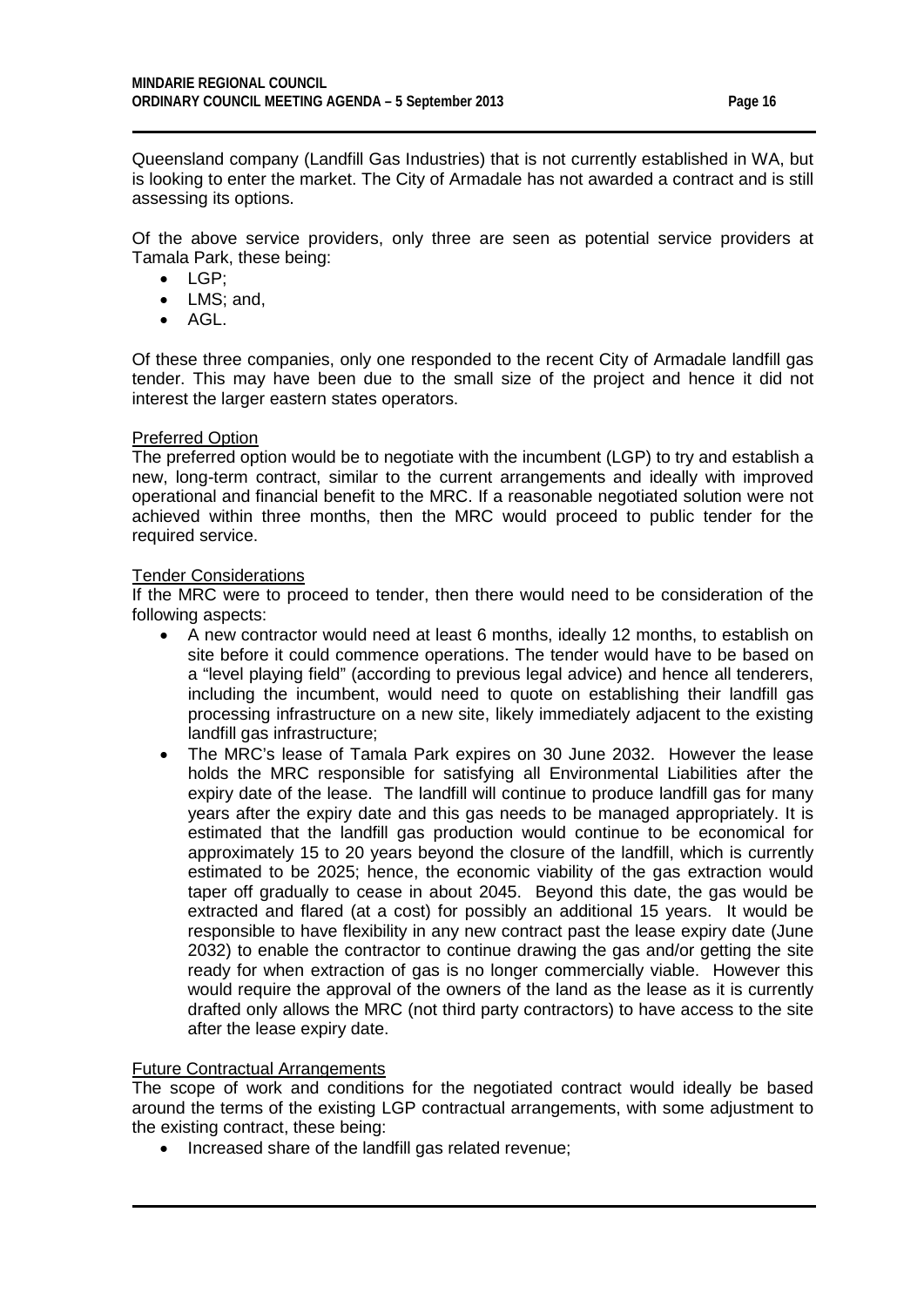- The contractor to be required to increase gas extraction to reduce fugitive gas emissions from the landfill as necessary;
- The contractor to be required to manage fugitive gas detected within external perimeter wells around the landfill;
- The development of a flexible mechanism for dealing with the implementation of a carbon trading scheme, as well as future changes to the scheme or the implementation of completely new systems at some time in the future;
- Clarification regarding operational control of the gas for the purposes of the carbon trading scheme;
- A clear definition of when the contractor can terminate the contract due to lack of economically viable gas production or whether the contractor is compelled to continue to manage the gas up to the contract termination date (if the contractor is forced to manage an uneconomic gas field up to the end of a set contract period, it is likely that the contractor would walk away from the contract at the end of the 2032 period and not opt to extend the contract as this would be when the gas production was tapering off);
- The term of the contract will be from 1 July 2014 through to 30 June 2032 (end of current landfill site Lease) and with the MRC having the ability to either extend the contract, if the MRC obtains a further extension to its lease or to assign the extended contract to another party such that landfill gas emissions beyond 30 June 2032 are satisfactorily managed.

With regards to the contract extension beyond 2032, it is preferable for the MRC to not force the contract beyond this period, but to have a flexible contractual arrangement that if both parties agree, then the contract would be extended. If the MRC was to force the contract extension, then it is likely the contractor would insist on a greater share of the revenue in the earlier years with the intention of using the addition revenue to fund the decreasing revenue in the latter years. It is preferable for the MRC to retail the revenue and assess the gas field viability in 2032 to determine the best way forward. It is likely that at some stage the MRC will have to take over the management of the gas field when there is simply a flaring operation (easier operation in comparison to power generation and power marketing).

## Project Timetable

The major consideration is the time required for a new contractor to establish on-site. As a minimum this will take 6 months, with the ideal duration being nearer 12 months. If a contract can be successfully negotiated with the incumbent, then this timeline is irrelevant. However, if negotiations breakdown and the MRC is required to go out to tender, then there would be significant time constraints to finalise alternative contractual arrangements.

The following project timetable is a worst case scenario where a negotiated solution is not possible:

- September to November 2013 Negotiate with preferred party; however, no solution is agreed.
- December 2013 Compile tender document (this could be carried out during the last month of the negotiation period if it appears that the parties are struggling to come to an agreement).
- January 2014 Go out to tender (there is no benefit in rushing this and getting a tender out in mid-December).
- February 2014 Council award the tender.
- March to August 2014 Contractor prepares and establishes on-site.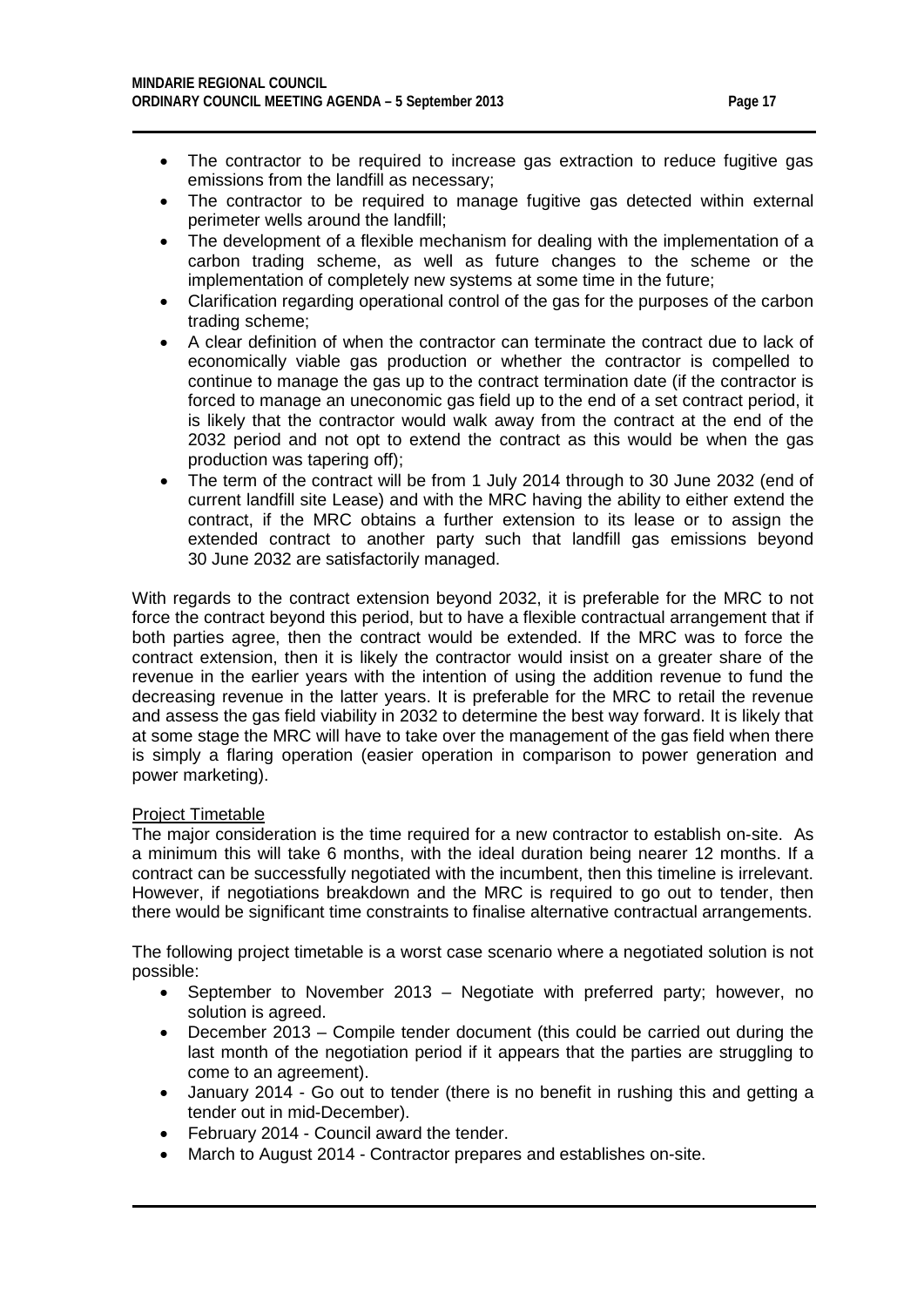- 
- September 2014 the commencement of the new contractual arrangements on site.

As can be seen, if there is a breakdown in the negotiations, it is highly unlikely that the new contractor would be able to mobilise on site in time to commence operations on 1 July 2014. This is not however seen as a major impediment as there would be options available to the MRC, these being:

- Negotiate a month-on-month extension to the current arrangements; or
- Flare the gas for the duration of the transition period (the current contract requires the contractor to leave the site with an operational flare at the end of the contract).

## **CONSULTATION**

Prior to the extension of the current contract, extensive consultation was undertaken with the following parties:

- Landfill Gas and Power
- Landfill Management Services
- Woodhouse Legal
- Eastern Metropolitan Regional Council
- City of Rockingham
- City of Cockburn

### **STATUTORY ENVIRONMENT**

Section 3.57 of the Local Government Act 1995 (the Act) requires that local government has to tender out certain goods and services as follows:

#### **"3.57. Tenders for providing goods or services**

- (1) A local government is required to invite tenders before it enters into a contract of a prescribed kind under which another person is to supply goods or services.
- (2) Regulations may make provision about tenders."

Part 4 of the Local Government (Functions and General) Regulations 1996 have made provisions about tenders in accordance with s.3.57 (2) of the Act (refer above) and in part read as follows:

"Part 4 — Provision of goods and services

#### **Division 2 — Tenders for providing goods or services (s. 3.57)**

- 11. When tenders have to be publicly invited
	- (1) Tenders are to be publicly invited according to the requirements of this Division before a local government enters into a contract for another person to supply goods or services if the consideration under the contract is, or is expected to be, more, or worth more, than \$100 000 unless sub regulation (2) states otherwise.
	- (2) Tenders do not have to be publicly invited according to the requirements of this Division if —
		- (a) the supply of the goods or services is to be obtained from expenditure authorised in an emergency under section 6.8(1)(c) of the Act; or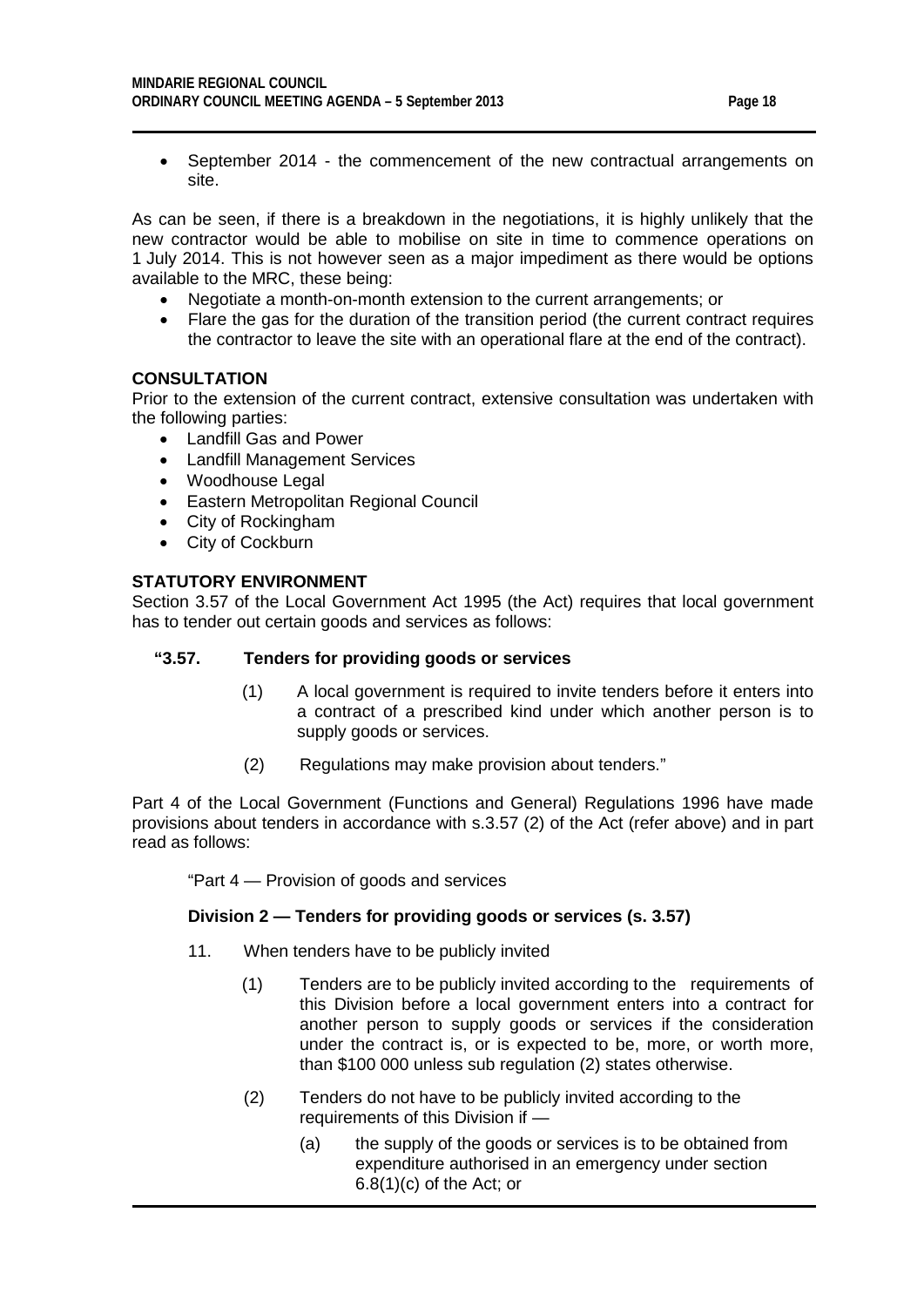## (b) **the supply of the goods or services is to be obtained through the Council Purchasing Service of WALGA;**"

The purchasing services of WALGA include services relating to Sustainable Energy Infrastructure, for which LGP is included as the only company in the area of gas extraction from Landfill. The following reference is from the WALGA website and explains the purpose of the preferred supplier panel and identifies LGP as a preferred supplier until December 2014.

*"ENERGY: SUSTAINABLE ENERGY INFRASTRUCTURE*

## *Contract No. C007A\_11 Expiry 31 December 2014*

*Local Government infrastructure is supported by sustainable energy generation, energy efficiency and consumption reduction products and services. This Preferred Supplier Panel assists Local Governments to directly source suppliers for the development of products and services that ultimately reduce energy consumption. Preferred Suppliers on this Panel can partner with Local Governments to develop energy strategies, develop and scope sustainable energy solutions, and project manage implementation and delivery.*

## *Landfill Gas & Power*

Landfill Gas and Power (LGP) is a market leader in the development and *management of efficient landfill gas to energy technologies. LGP is appointed to this Panel as a specialist in engineered landfill gas extraction systems and where eligible, converting landfill gas into a safe, clean and reliable renewable energy source. The initiative to install and operate an engineered landfill gas extraction system and flare can assist to place emission levels below tax thresholds for the emerging carbon tax regime."*

Sections 25 and 26 of the Western Australia Department of Environment Regulation – Licence L6963/1997/14 in respect of the Tamala Park landfill site cover matters relating to landfill gas as outlined below:

## LANDFILL GAS CONTROL

- 25. The Licensee shall install an approved capping system on each putrescible waste cell after the final contours of the cell(s) have been reached, where the capping system conforms to the following requirements:
	- (i) each cell is capped with a permeable layer contoured to allow gas migration to extraction ports;
	- (ii) the capping material allows a hydraulic conductivity (K) of at least 1 x 1 o-7 m/s;
	- and

(iii) a protective capping cover is maintained.

26. The Licensee shall maintain a collection system for landfill gas for the cells identified in condition 25 and shall ensure the landfill gas collected from the cells is flared or used.

**POLICY IMPLICATIONS Nil**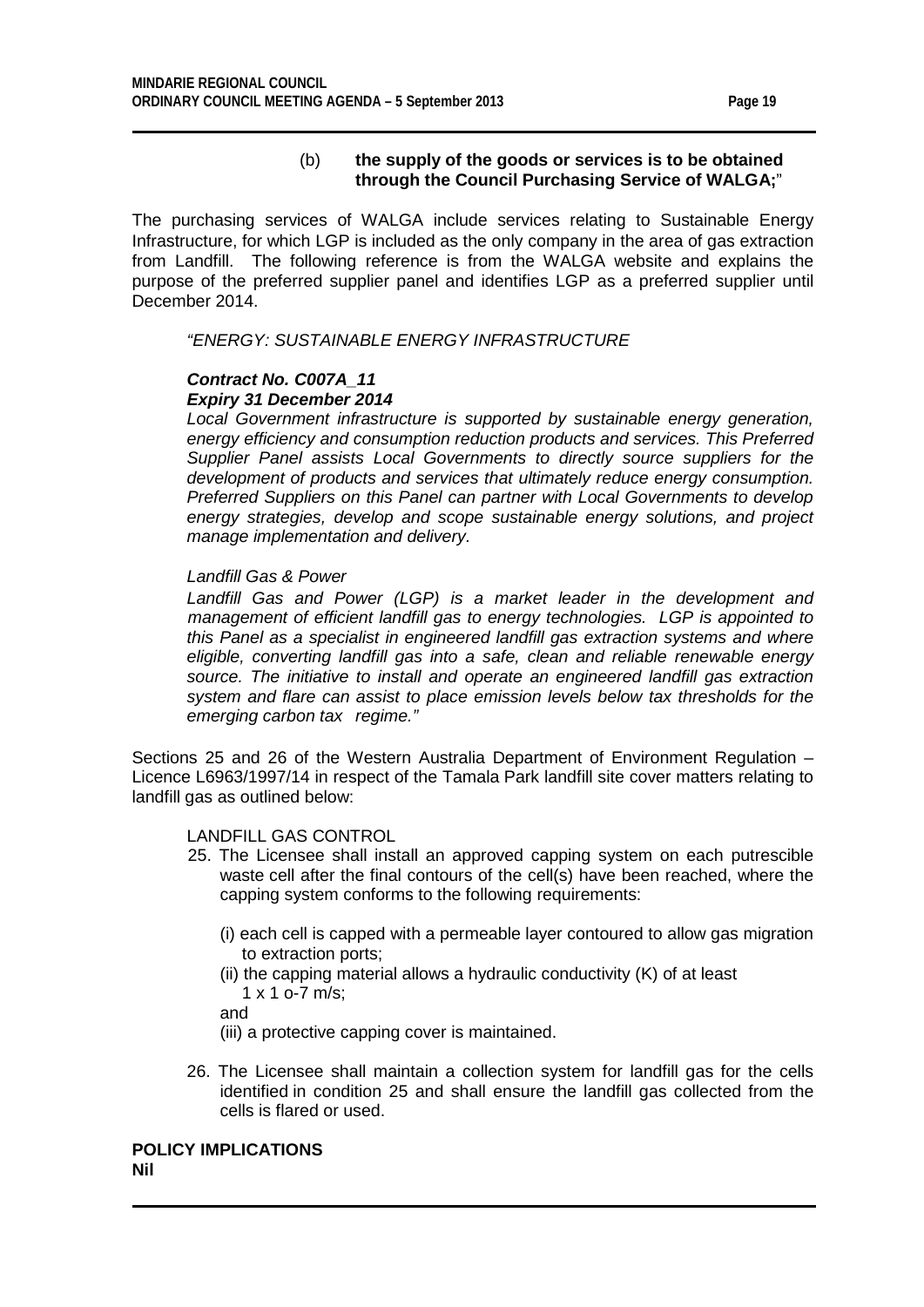## **FINANCIAL IMPLICATIONS**

Landfill gas management at Tamala Park is a net revenue generating activity. It is anticipated that this situation will continue well into the future. Currently the revenue budgeted for 2013/14 from LGP is \$505,000.

The objective of a future landfill gas contract would be to maximise the return to the MRC whilst appropriately allocating risk to that party best able to manage it.

|  |  |  | <b>STRATEGIC COMMUNITY and CORPORATE BUSINESS PLAN IMPLICATIONS</b> |  |
|--|--|--|---------------------------------------------------------------------|--|
|--|--|--|---------------------------------------------------------------------|--|

| Strategic Community Plan 2013/14 - 2033/34                                                                                                                                                         |                                                                                                     |  |  |
|----------------------------------------------------------------------------------------------------------------------------------------------------------------------------------------------------|-----------------------------------------------------------------------------------------------------|--|--|
| <b>OBJECTIVE 1</b>                                                                                                                                                                                 | <b>LONG TERM VIABILITY</b>                                                                          |  |  |
| Sub Objective                                                                                                                                                                                      | Maintaining a sound financial footing<br>with a commercial focus                                    |  |  |
| Strategy 1.3                                                                                                                                                                                       | Manage and acquire suitable assets to<br>achieve an optimal mix of<br>waste<br>management solutions |  |  |
| Strategy 1.5                                                                                                                                                                                       | Ensure the Council is commercially relevant<br>to the regional market                               |  |  |
| <b>OBJECTIVE 2</b>                                                                                                                                                                                 | <b>EFFECTIVE MANAGEMENT</b>                                                                         |  |  |
| Sub Objective                                                                                                                                                                                      | Industry Leading Waste management                                                                   |  |  |
|                                                                                                                                                                                                    | and Practices                                                                                       |  |  |
| Strategy 2.1                                                                                                                                                                                       | management activities<br>Operate waste<br>effectively                                               |  |  |
| Entering into a new contract for gas management and extraction at Tamala Park ensures<br>that the $\mathsf{MDA}$ continues to additional the polices of proceedints the stars rules are deal addis |                                                                                                     |  |  |

that the MRC continues to mitigate the release of gases into the atmosphere and utilise these gases to produce electricity. It also provides additional revenue for the MRC to allow it to improve its services and assist it in meeting its overall objectives in line with industry best practise.

| Corporate Business Plan 2013/14 - 2016/17                                                                                                                                              |                                                                                                  |                                                 |  |
|----------------------------------------------------------------------------------------------------------------------------------------------------------------------------------------|--------------------------------------------------------------------------------------------------|-------------------------------------------------|--|
| <b>Strategies</b>                                                                                                                                                                      | Actions                                                                                          | Responsible<br>Officer                          |  |
| 1.3                                                                                                                                                                                    | 1.3.3 Manage Landfill infrastructure to support the MRC's<br>operations                          | <b>Operations</b><br><b>Supervisor</b>          |  |
| 1.5                                                                                                                                                                                    | 1.5.4 Manage the costs of the landfill operations in line<br>with other benchmark landfill sites | <b>Director</b><br>Corporate<br><b>Services</b> |  |
| 2.1                                                                                                                                                                                    | 2.1.1 Manage the environmental issues associated with<br>operating a landfill site               | <b>Operations</b><br><b>Supervisor</b>          |  |
| 2.1                                                                                                                                                                                    | 2.1.2 Comply with DER Licence                                                                    | <b>Operations</b><br><b>Supervisor</b>          |  |
| The DER Licence requires the MRC to ensure that landfill gas emissions from the Tamala<br>Park landfill are appropriately managed, specifically stating that this is to be achieved by |                                                                                                  |                                                 |  |

Park landfill are appropriately managed, specifically stating that this is to be achieved by either flaring or using the gas. This contract ensures compliance with this requirement.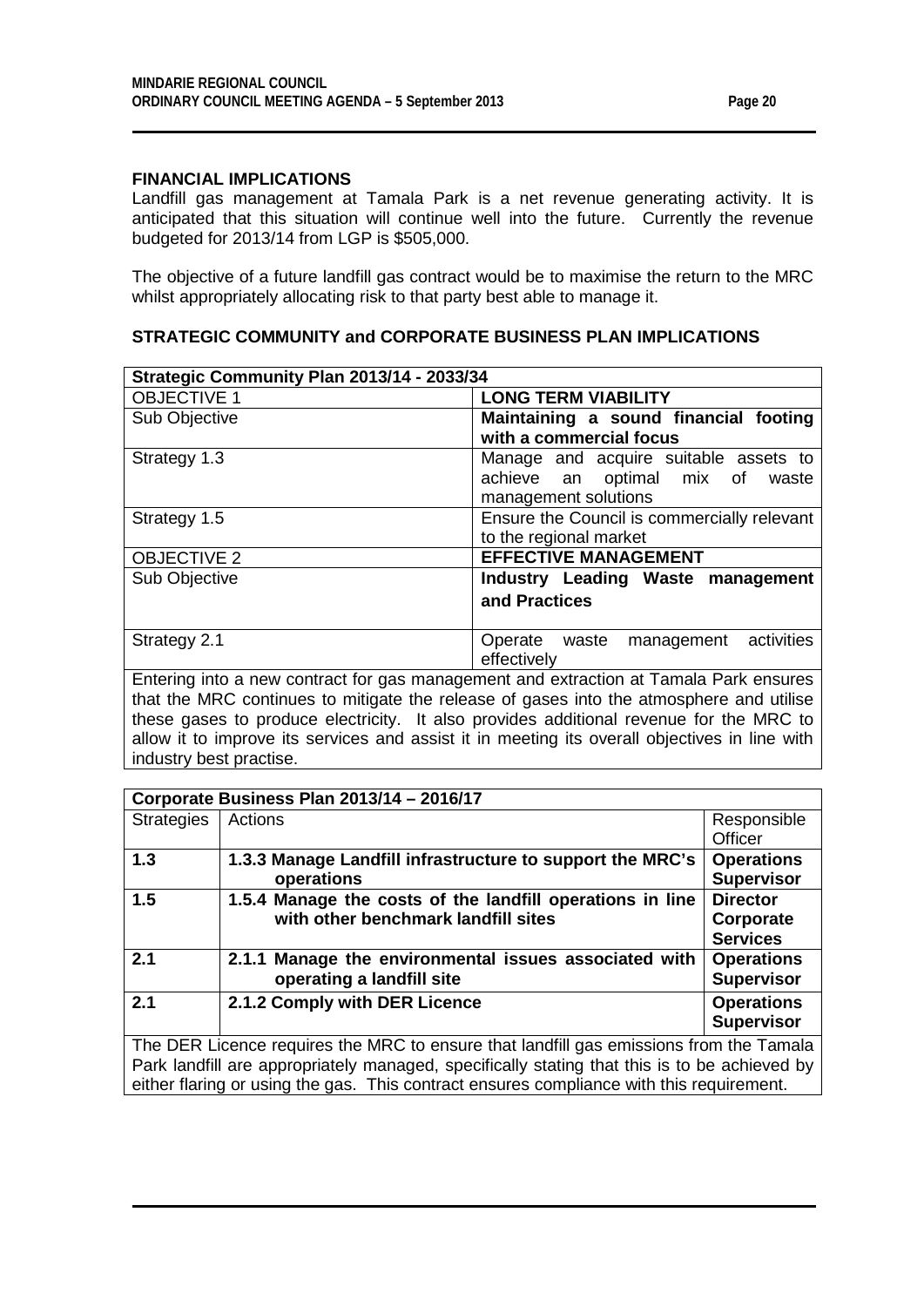### **COMMENT**

LGP have operated on the site since 2003 and have demonstrated their expertise and been high performers, as well as providing a competitive financial return to the MRC over this period. As such, it is considered appropriate to enter into initial negotiations with LGP and only consider tendering the contract if the negotiations are unsuccessful.

It is likely that gas will have to be extracted from the landfill beyond the current 2032 lease term and a flare will have to eventually be built to flare the remaining gas. It would be advantageous to have the same company complete all this work, and as a result, it is recommended that the MRC write to the owners of the property advising them of the work required past the lease expiry date and seeking their support to be party to the new agreement to allow the completion of the required work by the contractor.

### **VOTING REQUIREMENT**

Simple Majority

## **RESPONSIBLE OFFICER RECOMMENDATION**

**That Council:**

- **1. Authorises the CEO to commence negotiations for a new landfill gas contract with Landfill Gas and Power on the basis that the company is a preferred supplier on the WALGA Preferred Supplier Panel;**
- **2. Receive a report from the CEO detailing the outcome of the negotiations at its meeting to be held on 10 October 2013;**
- **3. Write to the owners of Tamala Park requesting their consideration of being party to any new agreement, or any other formal arrangement, that will allow the contractor to continue to extract gas or complete the necessary work to flare the gas past the expiry date of the current lease.**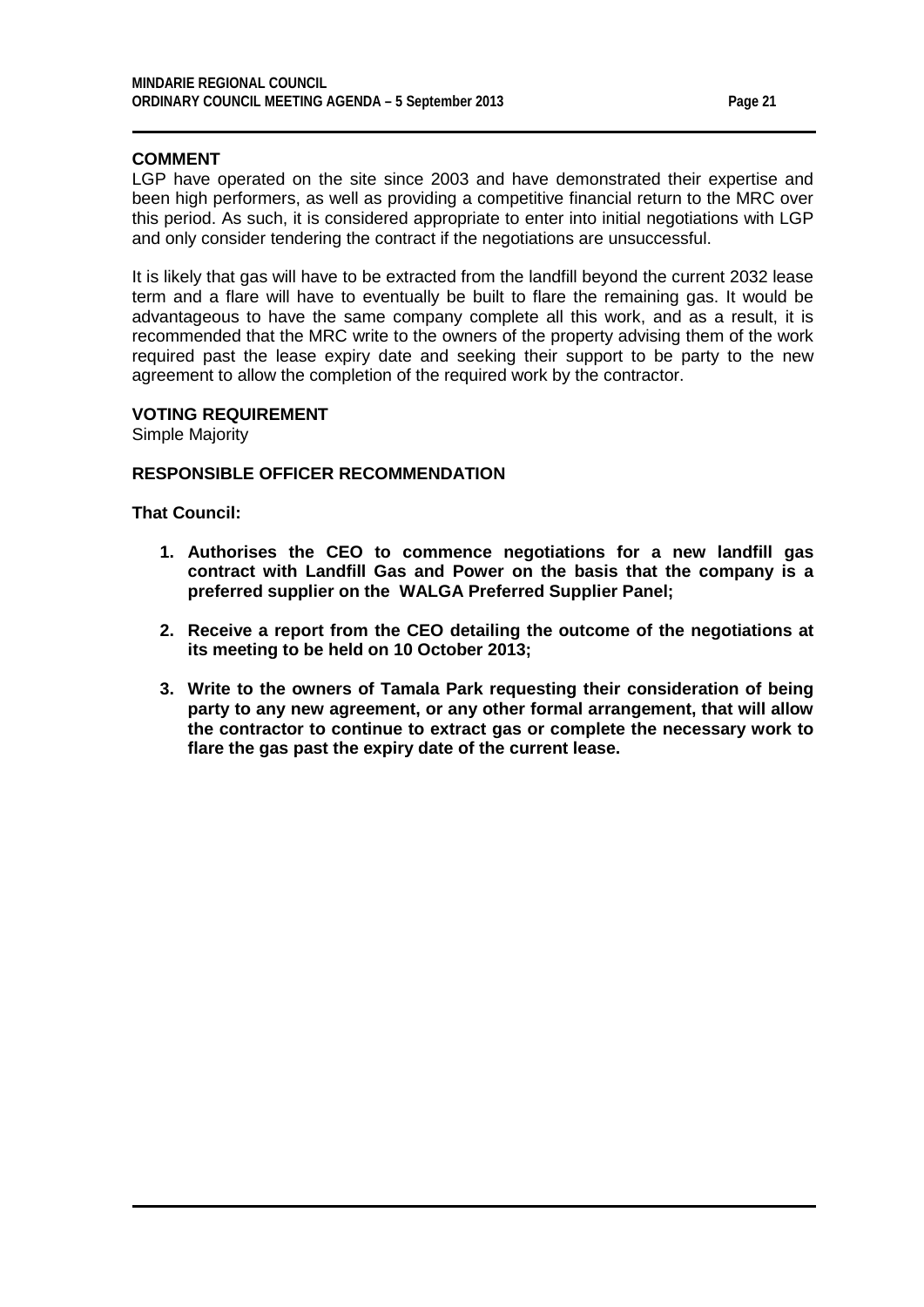## <span id="page-21-0"></span>**10 MEMBERS INFORMATION BULLETIN – ISSUE NO. 12**

## **RESPONSIBLE OFFICER RECOMMENDATION**

**That the Members Information Bulletin Issue No. 12 be received.**

## <span id="page-21-1"></span>**11 MOTIONS OF WHICH PREVIOUS NOTICE HAS BEEN GIVEN**

## <span id="page-21-2"></span>**12 URGENT BUSINESS**

### <span id="page-21-3"></span>**13 QUESTIONS BY MEMBERS OF WHICH DUE NOTICE HAS BEEN GIVEN**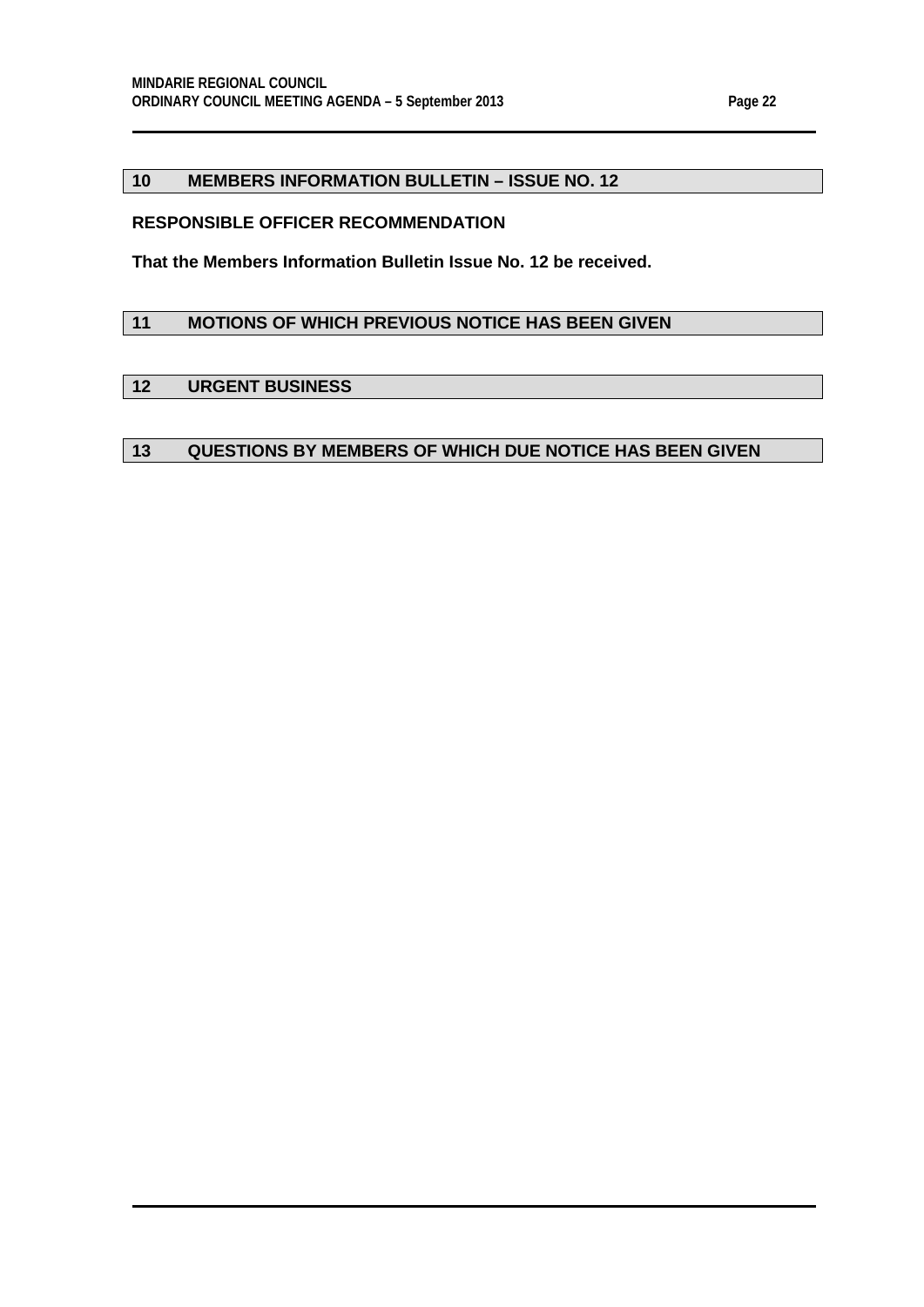# <span id="page-22-0"></span>**14 MATTERS FOR WHICH THE MEETING MAY BE CLOSED TO THE PUBLIC**

# <span id="page-22-1"></span>**14.1 CHIEF EXECUTIVE OFFICER – PERFORMANCE REVIEW**

# THIS ITEM IS CONFIDENTIAL, NOT FOR PUBLIC VIEWING. SEPARATE COVER TO ELECTED MEMBERS